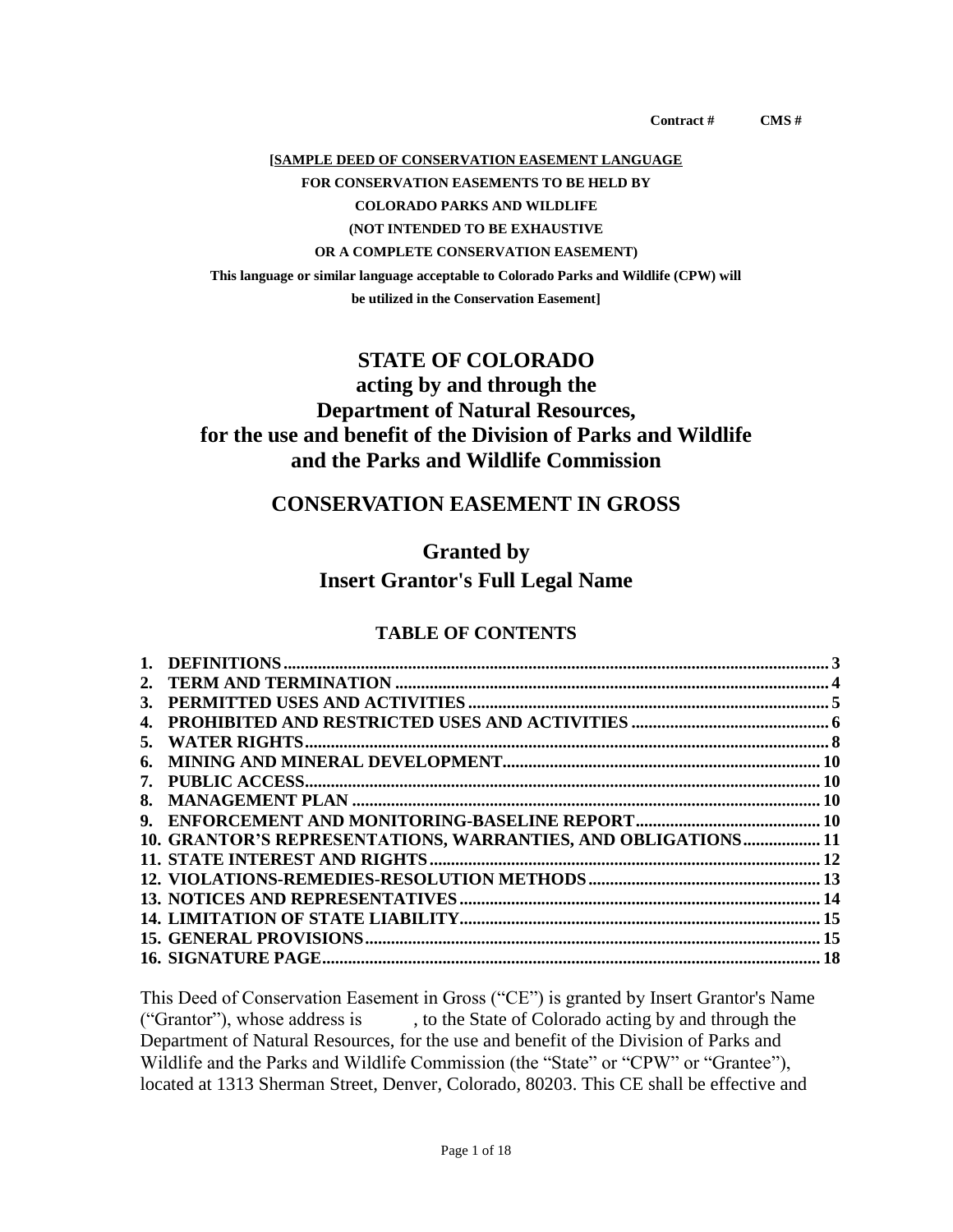enforceable upon completion of Closing (as defined below), after which Grantor and the State shall be bound by the provisions set forth in this CE (the "Effective Date").

# **RECITALS**

**Whereas** authority to enter into this CE exists pursuant to CRS §33-1-104, §33-1-105, and §33-10-107 as amended by Senate Bill 11-208 and §38-30.5-102; sufficient funds have been budgeted, appropriated, and paid; and all prior reviews and approvals have been obtained. The State is a governmental entity qualified to hold this CE under CRS §38-30.5- 101 et seq., which provides for conservation easements to retain or maintain land, water, airspace, or water rights, predominantly in a natural, scenic, or open condition, or for wildlife habitat, or for agricultural, horticultural, wetlands, recreational, forest, or other use or condition consistent with the protection of open land, environmental quality or life-sustaining ecological diversity.

**Whereas** Grantor intends to grant, transfer, and convey to the State a perpetual right to preserve and protect the Conservation Values (as defined below) of the Property (as defined below) and therefore this CE prohibits, and the Parties shall not engage in, any uses that would diminish or impair the Conservation Values or that otherwise would be inconsistent with the purposes of this CE.

**Whereas** this CE supports the legislative policies, purposes, and uses enumerated in CRS §33-1-104, §33-1-105, and §33-10-107 as amended by Senate Bill 11-208 and §38- 30.5-102 as the Property possesses some or all of the values and characteristics listed herein, which are important to the Parties, the residents of the surrounding area, and the people of the State of Colorado and which values shall be herein referred to as "Conservation Values." In particular, the Property currently possesses the following:

#### **i. Wildlife Habitat**

Insert specific language here

## **ii. Connectivity**

Connectivity with abutting land owned by the State or other public entities or land trusts, with land adjacent to the State's upon which the State holds a conservation and/or public access easement in the immediate vicinity of the Property.

**Whereas** the following attachments and exhibits are attached hereto and incorporated by reference herein: **[EXHIBIT A](#page-18-0)** [\(Property Legal](#page-18-0) Description), **[EXHIBIT B](#page-19-0)** [\(Property](#page-19-0)  [Map\),](#page-19-0) **[EXHIBIT C](#page-20-0)** [\(Title Exceptions\),](#page-20-0) **[EXHIBIT D](#page-21-0)** [\(Water Rights\),](#page-21-0) and **[EXHIBIT E](#page-22-0)** [\(Management Plan\).](#page-22-0)

**Now Therefore**, in consideration of the mutual promises and covenants contained herein and for other good and valuable consideration paid in this or related transactions, the receipt of which is hereby acknowledged as sufficient and adequate to support the granting of this CE, and pursuant to CRS §38-30.5-101, et seq. and with all additional rights and interests provided under common law, by this CE Grantor hereby grants, conveys, and transfers to the State, and the State accepts, a perpetual conservation easement in gross over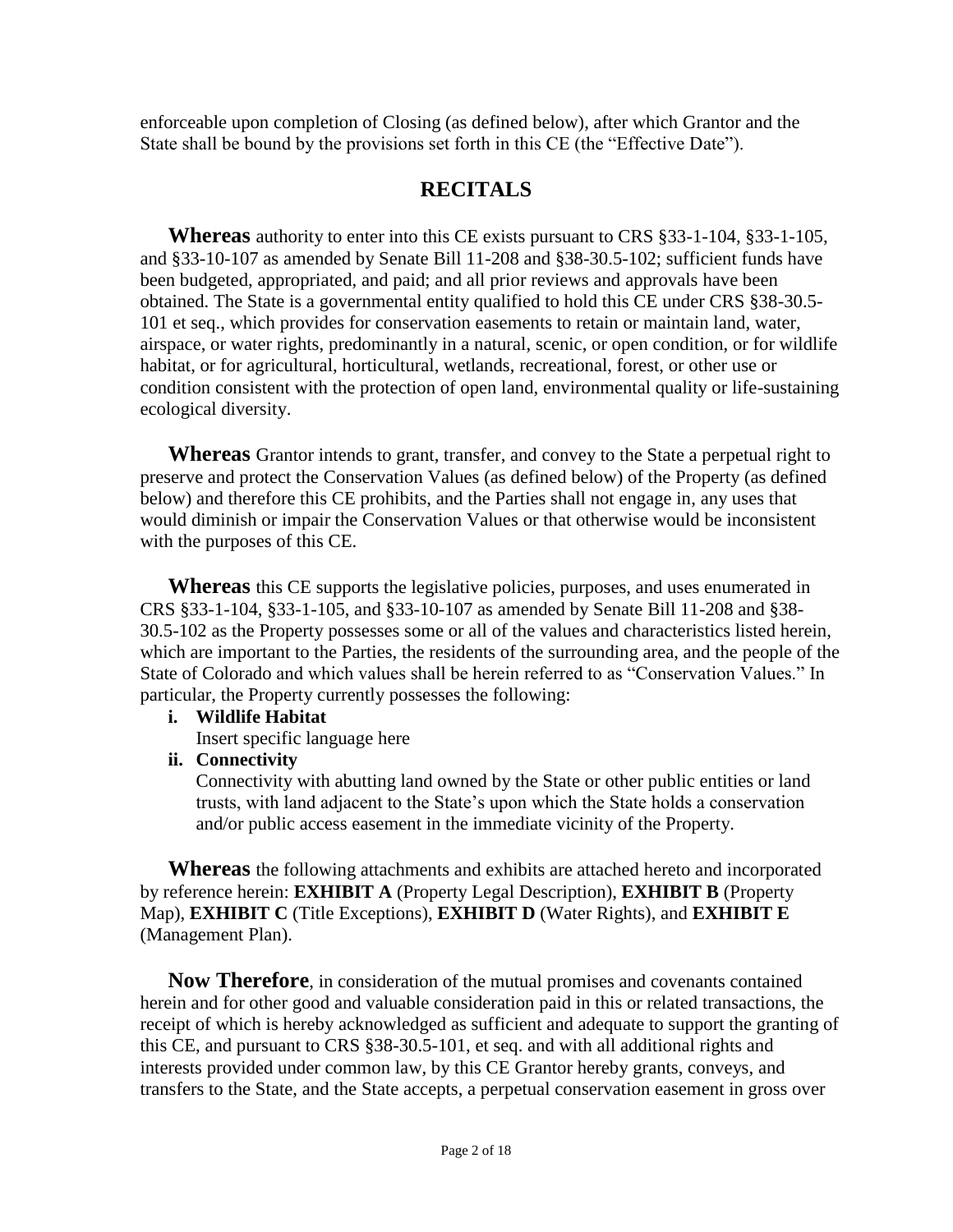the Property and the Water Rights that runs with the land and which constitutes a real property interest immediately vested in the State. The term "conservation easement in gross" is used as defined in CRS §38-30.5-101, et seq. and the common law doctrine that nonadjoining easements are personal interests shall not apply whether or not the State has any real property adjoining the Property. The nature, character, and extent of the conservation easement in gross and the real property interests conveyed herein are further set forth in this CE.

## <span id="page-2-0"></span>**1. DEFINITIONS**

The following terms as used herein shall mean and be construed and interpreted as follows:

## **A. Access Easement**

"Access Easement" means that document granting to the State and the public over the Property and granted by Grantor contemporaneously herewith.

## **B. Baseline Report**

"Baseline Report" means the written report, incorporated by reference herein, approved and signed by the Parties, that documents the condition of the Property as of the Effective Date.

## **C. Building Envelope(s)**

"Building Envelope(s)" is that area described or depicted on **[EXHIBIT B](#page-19-0)** for which Grantor retains the right, subject to all applicable laws and regulations, to construct improvements as allowed under and limited by the applicable subsection(s) of this CE.

## **D. CE**

"CE" means this Conservation Easement in Gross, its terms and conditions, attached exhibits, documents incorporated by reference under the terms of this CE, and any future modifying agreements, exhibits, attachments or references incorporated herein pursuant to Colorado State law, State Fiscal Rules, and State Controller Policies.

## **E. Closing and Closing Date**

"Closing" means the date the purchase and sale contract (or other agreement) by and between Grantor and the State related to the Property and Water Rights, if any, is closed and on which all related documents, which include this CE and an Access Easement, are contemporaneously executed, and "Closing Date" is the date on which the Closing occurs.

## **F. Conservation Values**

"Conservation Values" means those values and characteristics defined as "Conservation Values" in the Recitals above.

## **G. CRS**

"CRS" means the Colorado Revised Statutes as amended.

## **H. GOCO**

"GOCO" means the State Board of the Great Outdoors Colorado Trust Fund.

## **I. Management Plan**

"Management Plan" means the plan, and any amendments thereto, detailing ongoing management of the Property and Water Rights, if any, set forth in **[EXHIBIT E](#page-22-0)**.

## **J. Party and Parties**

"Party" means the State or Grantor and "Parties" means both the State and Grantor.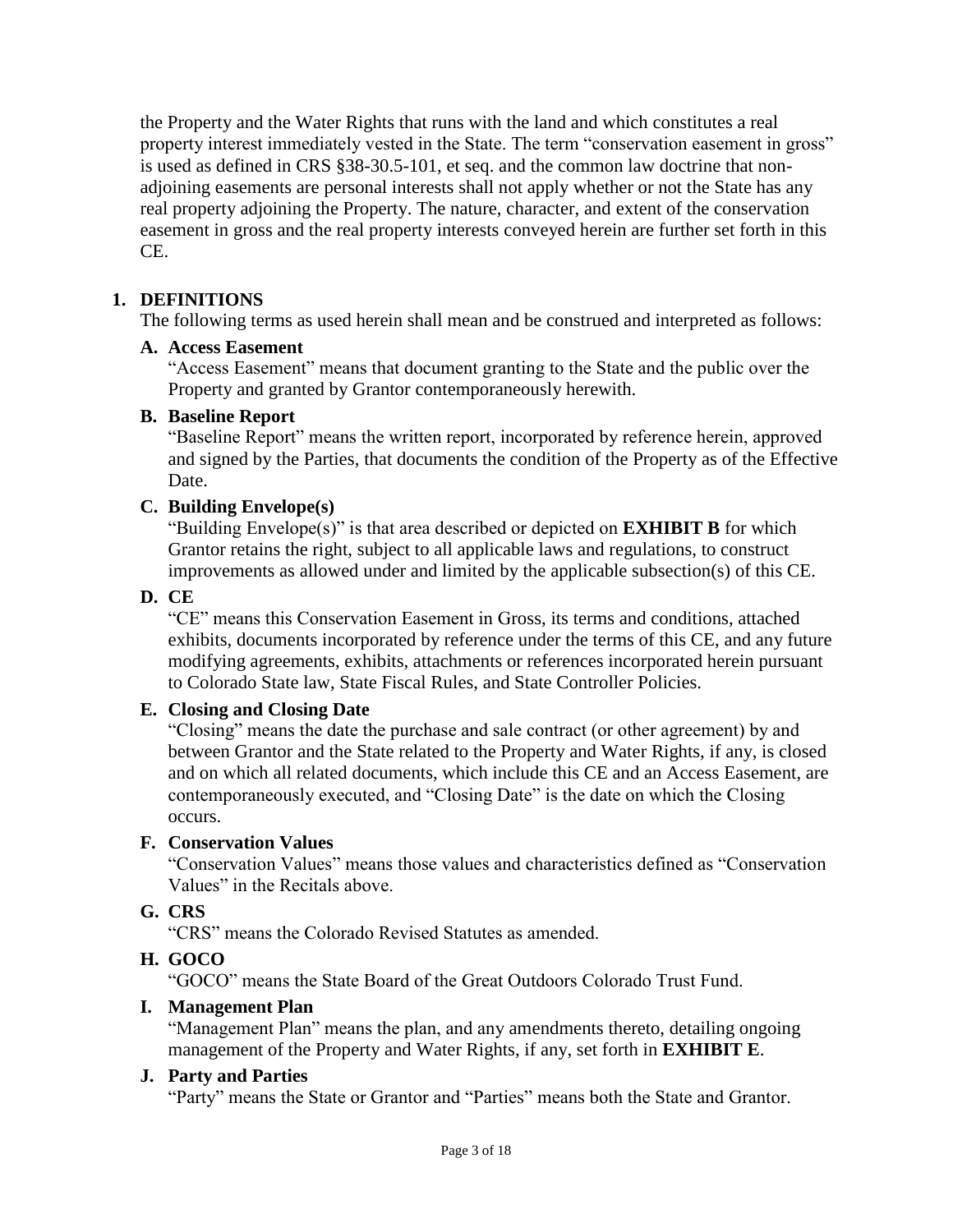## **K. Property**

"Property" is the real property described in **[EXHIBIT A](#page-18-0)** and depicted for illustrative purposes only in **[EXHIBIT B](#page-19-0)** and includes all land, improvements, and fixtures together with all Grantor's right, title and interest in all easements, rights of way, and appurtenant rights, and other interests therein. The Property includes the surface thereof, the subsurface below the Property to the center of the earth, and the airspace from the surface extending 100 miles above the Property.

## <span id="page-3-1"></span>**L. Water Rights**

"Water Rights" means all of Grantor's rights, title and interests in any and all water and water rights of any kind or nature historically used, or decreed or permitted for use, on the Property. "Water Rights" includes all surface water rights and groundwater rights (tributary, nontributary, not nontributary and designated basin), whether such rights are decreed, undecreed or permitted, together with all canals, ditches, laterals, pipelines, water collection systems, headgates, water wells, ponds, reservoirs, springs, water allotments, water shares and stock certificates, water contracts and leases, units, permits, easements and rights of way, including, but not limited to, those Water Rights described in **[EXHIBIT D](#page-21-0)**.

## <span id="page-3-0"></span>**2. TERM AND TERMINATION**

## **A. Perpetual Term-Recording**

This CE shall commence on the Effective Date and shall continue in perpetuity. This CE shall be promptly recorded in the official records of each county in which the Property is situated following Closing, and the State may re-record it and any amendments hereto at any time as may be required to preserve its rights in this CE.

## **B. Additional Recording Requirements for Water Rights (if any)**

If the point of diversion for any of the Water Rights is located in a county other than where the Property is located, the CE shall also be recorded in such county. Furthermore, if the Water Rights include shares in mutual ditch or reservoir companies, Grantor shall promptly submit the related stock certificate(s) to the appropriate ditch or reservoir company for inclusion of the following notation thereon: "These shares are subject to the terms and restrictions set forth in the Deed of Conservation Easement in Gross from [insert Grantor's name] to the State of Colorado acting by and through the Department of Natural Resources, for the use and benefit of the Division of Parks and Wildlife and the Parks and Wildlife Commission, recorded in the Real Property Records of County, Colorado on Month day, 20 at Reception No. " following Closing. Grantor shall provide a copy of the stock certificate(s) to the State prior to or at Closing.

## **C. Termination**

This CE may only be terminated or extinguished, in whole or in part, by order of a court of competent jurisdiction in accordance with State and/or federal laws. This Conservation Easement's validity is not impaired, nor shall it be considered grounds to be subject to termination or extinguishment, **(i)** under theories of abandonment, **(ii)** for failure of the State to enforce this CE in whole or part, **(iii)** for changes in the potential economic value of any use that is prohibited by or inconsistent with this CE, **(iv)** for changes in any current or future uses of neighboring properties, **(v)** for the inability of the Grantor or Grantor's heirs, successors or assigns to use the Property as permitted by this CE, or the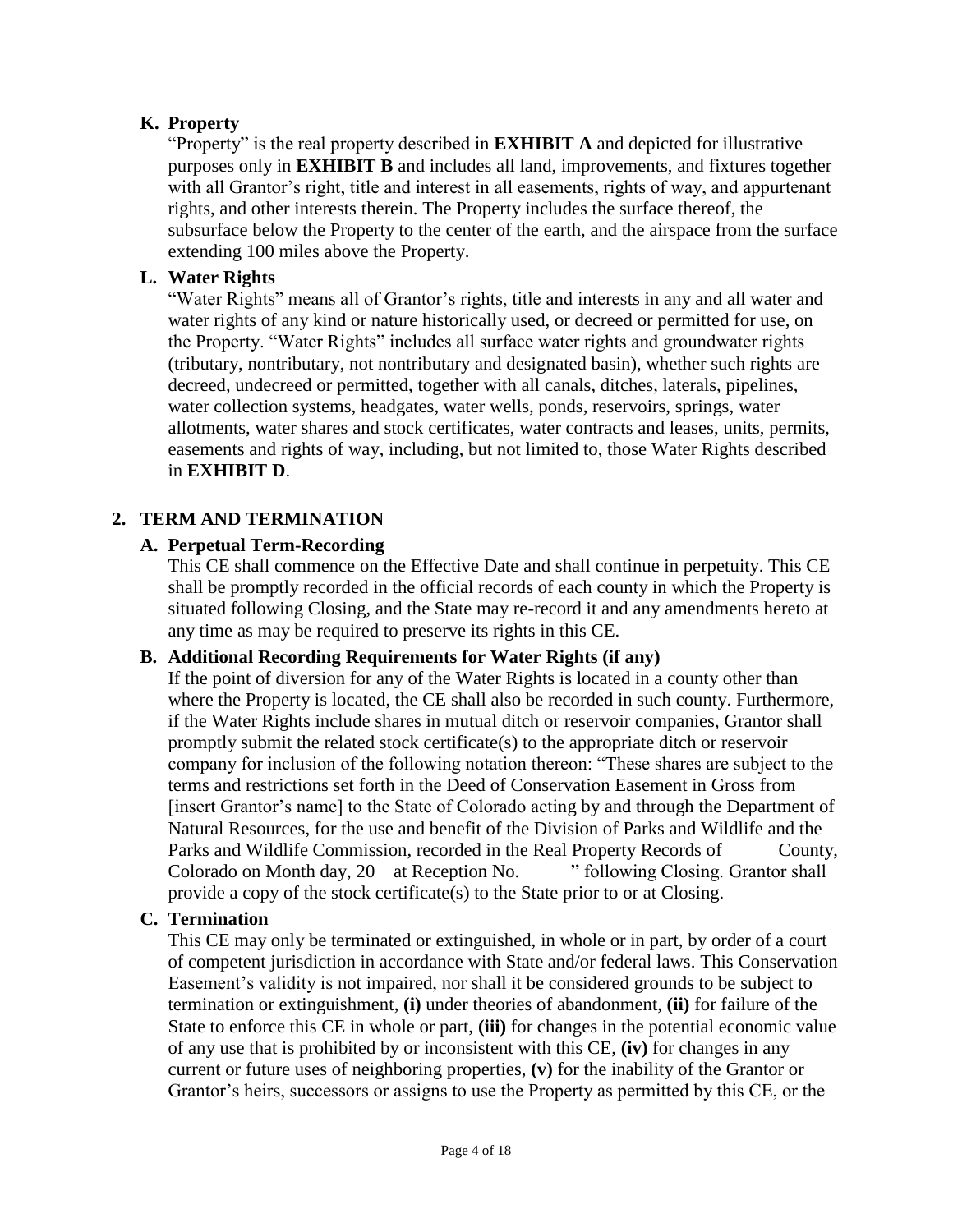unprofitability of doing so, **(vi)** due to the repeal or amendment of Section 38-30.5-101 et seq., **(vii)** for the disappearance of any species/specimens from the Property, or **(viii)** for the scientific or legal conclusion that such species is extinct.

## <span id="page-4-0"></span>**3. PERMITTED USES AND ACTIVITIES**

Grantor, at its sole expense, may engage in or allow the following uses of the Property and activities reasonably incidental thereto, provided they are consistent with the purpose of this CE, do not change, disturb, alter, diminish, or impair the Conservation Values and are in accordance with the Management Plan.

#### **A. Accessory Structures**

To build, renovate, remodel, and use minor accessory structures necessary for agricultural, ranching, recreational, and hunting and fishing uses allowed under this CE; provided however, that such structures shall not be used as temporary or permanent residences.

## **B. Building Envelope**

Grantor may construct the following improvements in the Building Envelope(s):

## **C. Fences**

Grantor may maintain, repair and replace existing fences, but shall endeavor to ensure that such can be crossed by elk, deer, and other big-game wildlife. Construction of new fences is not allowed unless approved in advance by the State. In no event shall sheeptight or woven wire fencing be used for fences or to repair or reconstruct existing fences.

#### **D. General Public Use**

Grantor may permit use of the Property by the general public for open space, environmental education, and non-commercial, outdoor recreational activities, excluding sports facilities and recreation centers. Grantor may exclude any member of the general public from accessing or trespassing on the Property.

## **E. Grazing**

Grazing sheep, cattle, or other animals, but only as provided for in the Management Plan.

## **F. Hunting and Fishing**

To the extent Grantor has not otherwise granted the right to control hunting, fishing, trapping or predator control activities to the State in whole or part, Grantor may allow third parties to engage in such activities, including the right to permit or allow commercial operations.

## **G. Noxious Weeds**

Grantor may control noxious weeds (undesirable plant species designated as such under CRS §§35-5.5-101, et. seq.) on the Property by chemical, biological, and mechanical means. This right shall not include the right to conduct aerial herbicide or aerial insecticide spraying operations on the Property.

## **H. Range Management and Ranching Activities**

Grantor may use the Property for common or typical ranching activities including grazing, feeding, breeding, raising and managing livestock. Traditional livestock excludes Game Farm Animals. Game Farm Animals means those animals which are regulated or prohibited pursuant to CRS §33-1-121 et seq. and §33-4-102 (2)(f) et seq. and includes: **(i)** penned, enclosed, or privately-owned caribou, black bear, grizzly bear, mountain lion, white-tail deer, black-tail deer, coues deer, elk, moose, antelope, mountain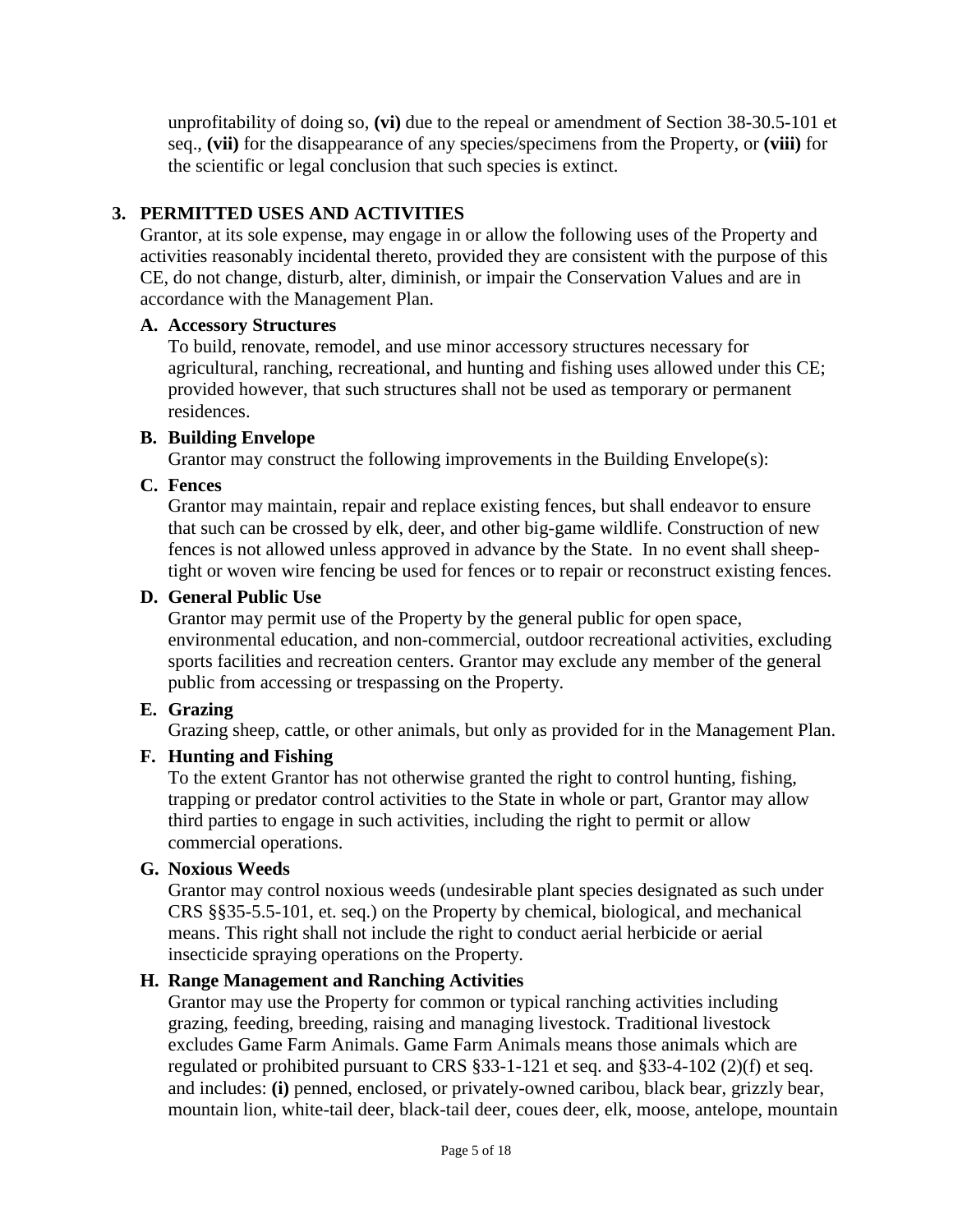sheep, mountain goat, red deer, **(ii)** any other cloven-hooved ungulate which is indigenous to Colorado, and **(iii)** any non-indigenous or exotic cloven-hooved ungulate which could interbreed with or spread disease to any cloven-hoofed ungulate indigenous to Colorado. However, Game Farm Animals do not include "traditional" domestic livestock including domestic cattle, domestic sheep, domestic goats, domestic pigs, and domestic llamas.

## **I. Roads**

Grantor may maintain existing roads on the Property so long as no previously unpaved roads are paved.

## **J. Utility Systems**

Grantor may construct and use utility systems provided the energy produced by such utility systems is primarily used for those activities permitted by this CE on the Property and is not primarily for commercial purposes. Any energy generated on the Property pursuant to this provision, which exceeds Grantor's energy consumption may be sold, conveyed, or credited. Any areas disturbed as a result of any utility construction shall be revegetated and restored to a natural condition with native vegetation as soon as is practicably possible after completion; provided, however, if such disturbed area is under cultivation as permitted by this CE, then revegetation and restoration shall be done to restore such disturbed area to its condition immediately prior to such disturbance.

## <span id="page-5-0"></span>**4. PROHIBITED AND RESTRICTED USES AND ACTIVITIES**

Without limiting the generality of the foregoing, the following activities are prohibited and restricted, except as expressly allowed in this CE or the Management Plan, or with prior written approval from the State which shall not be granted if inconsistent with the Conservation Values:

## **A. Activities which would Diminish Conservation Values**

Any uses or activities on the Property that would change, disturb, alter, diminish or impair the Conservation Values, or that would be inconsistent with the purposes of this CE.

## **B. Agriculture**

Farming, plowing, or any type of cultivation.

## **C. Aircraft Facilities**

Constructing or erecting any aircraft facilities or aircraft landing facilities.

## **D. Buildings, Structures, and Improvements**

Constructing, placing or erecting any new residential, commercial, or recreational buildings, structures or other improvements, including without limitation trailers, permanent camping accommodations or tent facilities, Quonset huts, mobile homes, storage sheds, enclosures of any sort, and structures in excess of 35 feet tall.

## **E. Commercial or Industrial Activities**

Commercial and industrial activities.

#### **F. Easements**

Granting further easements burdening the Property for any purpose.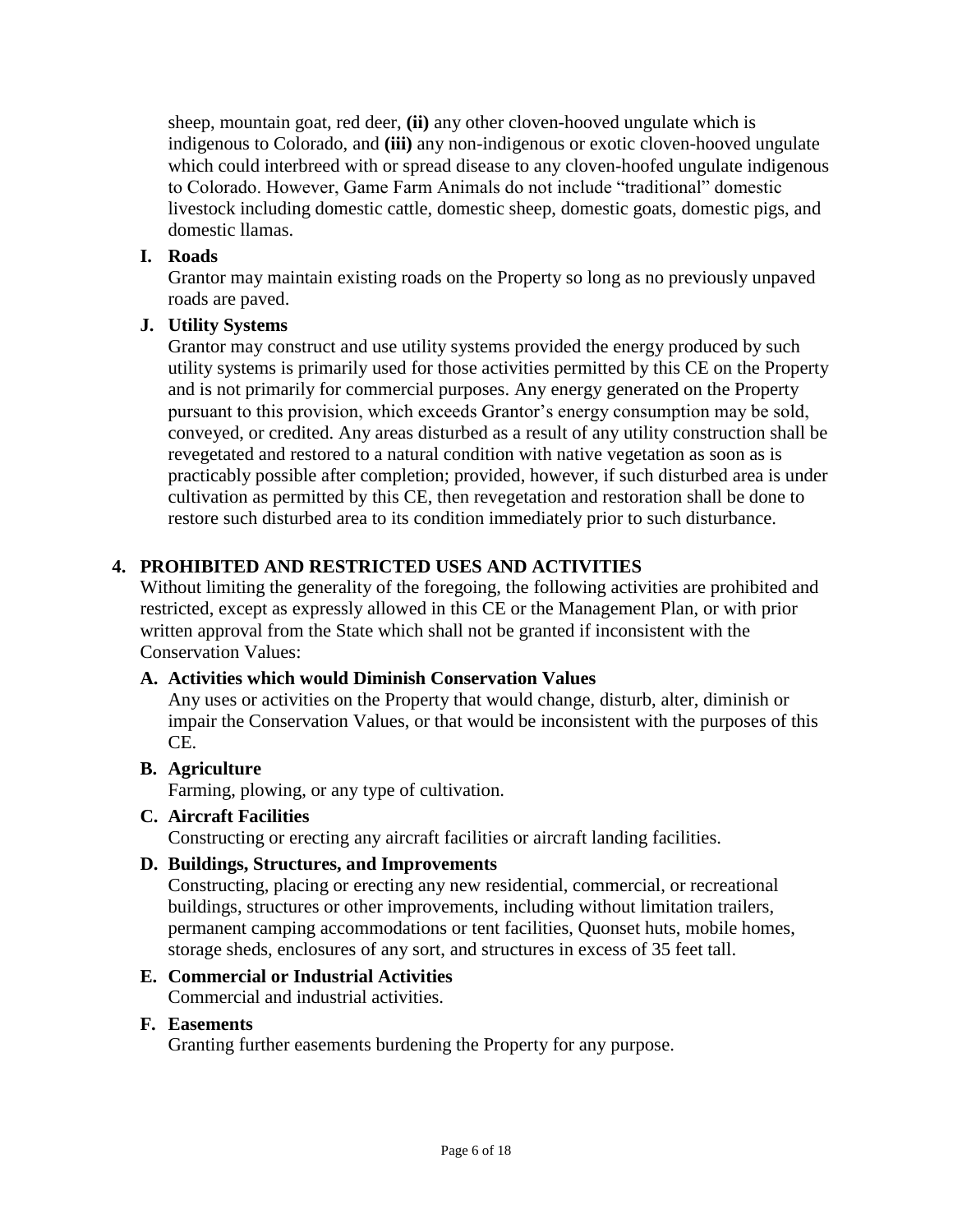## **G. Feedlot**

Establishing or operating any feedlot, which is a permanently constructed confined area or facility that is used for the purpose of engaging in the business of receiving and feeding livestock.

## **H. Filling, Excavating, or Dredging**

Filling, excavating, altering or dredging the surface of the Property or any watercourse, waterbody, or wetland on the Property.

## **I. Game Farming or Game Animals**

Constructing, conducting, or operating a game farm or raising or holding Game Farm Animals or alternative livestock.

## **J. Leasing**

Leasing of the Property or Water Rights to any third parties for any uses with the exception of the following: . Grantor shall notify any lessee of the limitations on the use of the Property and Water Rights, if any, contained in this CE and the Management Plan.

## **K. Noxious, Invasive, non-Native, and Detrimental Species**

Introducing any plant or animal species designated by local, State or federal agencies as noxious, invasive, non-native, or detrimental to wildlife.

## **L. Paving and Trail Construction**

Creating or paving roads or trails.

## **M. Recreational Activities**

Developing and using facilities for intensive recreational activities that concentrate people in a relatively confined area for significant periods of time. Examples include, but are not limited to, field trails, athletic fields, golf courses or ranges, group playgrounds, bicycle trails, group picnic facilities, campgrounds, and outdoor amphitheaters.

## **N. Roads**

Building, constructing, or developing any new roads, bridges, trails, or parking lots.

## **O. Storage**

Storage, except of materials reasonably necessary to facilitate uses permitted under this CE.

## **P. Subdivision**

Dividing, subdividing, partitioning, or de facto subdividing the Property into two or more parcels or interests in common, or any attempt at the same. Grantor further waives any contractual, statutory or common law right to partition the Property or any portion thereof into separate or distinct parcels.

## **Q. Trash, Waste, and Hazardous Materials**

Disposing, dumping, discarding, leaving, abandoning, accumulating, treating, reclaiming, recycling, storing, abandoning, or otherwise depositing any waste-like materials, pollutants, contaminants, hazardous substances (as defined in the Comprehensive Environmental Response, Compensation and Liability Act of 1980, as amended "CERCLA"), hazardous or otherwise, including but not necessarily limited to trash, litter, garbage, junk, or solid or liquid agricultural or non-agricultural wastes.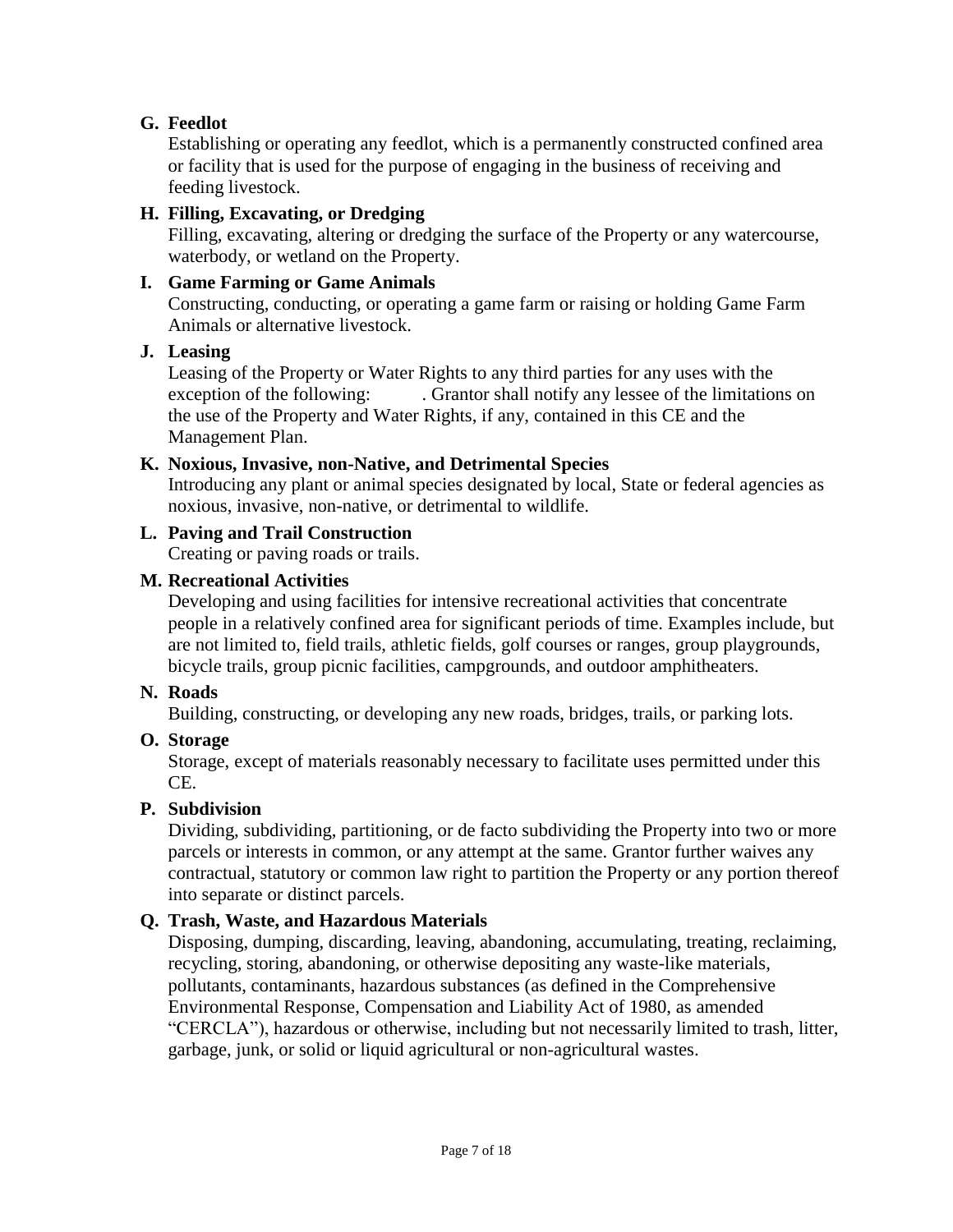## **R. Utilities**

Building or installing any new above ground public or private utilities, including but not limited to electrical transmission lines, wind turbine towers, antennas, radio, telephone, and television telecommunication towers.

## **S. Vegetation**

Cutting, removing, or unnecessarily damaging any vegetation or woody plants. This prohibition shall not restrict Grantor's right to cut and remove from the Property **(i)** dead, diseased or downed shrubs and trees that present a fire and/or safety hazard or obstruction; **(ii)** invasive non-native species; **(iii)** trees and shrubs that interfere with fencing or ditches; and **(iv)** any additional vegetation as provided for under the Management Plan.

## **T. Vehicles**

Use of motorized vehicles other than on existing roads and as used for agricultural, property management or animal retrieval.

## **U. Filling, Excavating, or Dredging**

Filling, excavating, or dredging the surface of the Property or any watercourse, waterbody, or wetland on the Property.

#### **U. Utility Systems**

Constructing or installing any new above-ground public or private utilities, including but not limited to transmission lines, antennas, radio, telephone, television, telecommunication towers, and wind, solar, geothermal, and hydro energy production systems; construction of a commercial energy production facility.

## <span id="page-7-0"></span>**5. WATER RIGHTS**

## **A. Encumbered Water Rights**

The Water Rights encumbered by this CE are defined in **[§1.L](#page-3-1)**.

#### <span id="page-7-1"></span>**B. Allowable Water Uses**

The Water Rights are hereby dedicated to and restricted for uses benefiting the Conservation Values. The recent historical use of the Water Rights documented in the Baseline Report shall continue provided such uses are allowable under applicable decrees or permits. Grantor may, on occasion and as permitted under CRS §37-83-105, temporarily loan one or more of the Water Rights to the Colorado Water Conservation Board for instream flow purposes; provided that such loan must be approved in writing in advance by the State. Absent prior written approval from the State allowing otherwise, Grantor shall, at Grantor's expense, maintain, repair, and if destroyed, reconstruct any existing facilities and infrastructure related to the Water Rights (such as ditches, pipelines, headgates, wells, and reservoirs).

## **C. Restrictions on Water Rights**

Grantor shall not use or develop the Water Rights in any manner that would change, disturb, alter, diminish or impair the Conservation Values, or that otherwise would be inconsistent with the purposes of this CE. Any activities not expressly allowed under **[§5.B](#page-7-1)** are prohibited, absent prior written approval by the State. Such activities include, but are not limited to, the following: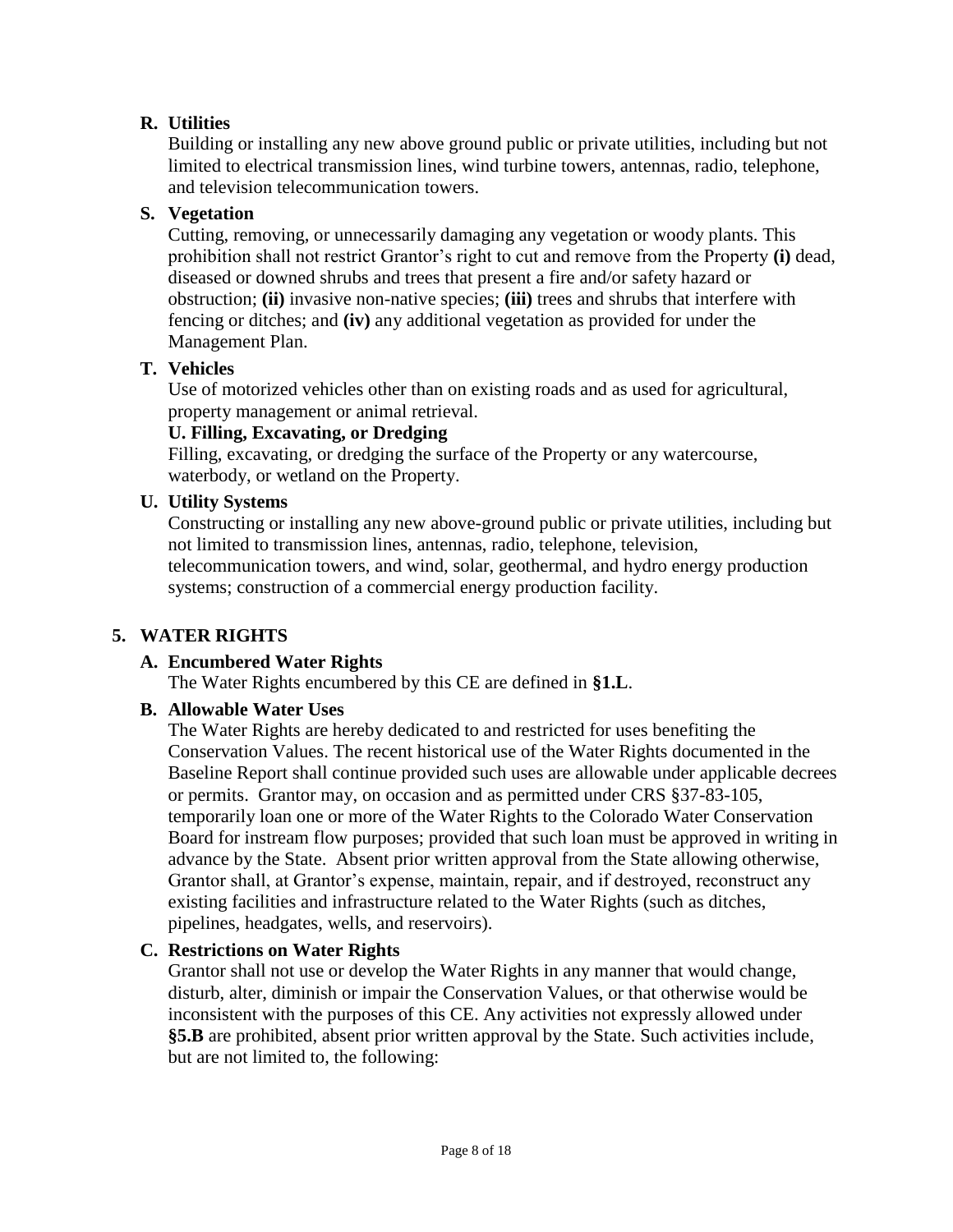## **i. Changing Water Rights**

- a. Changing the Water Rights to, or use of the Water Rights for, municipal, industrial, commercial, or any other new uses; and/or
- b. Changing the Water Rights for use other than on the Property; and/or
- c. Changing the points of diversion, type of use, or place of use of the Water Rights inside or outside of the Property;

## **ii. Construction**

Constructing, or allowing others to construct, any new diversion, conveyance, storage, or other water structures upon the Property.

## **iii. New Water Rights**

Initiating the appropriation of any new absolute or conditional water rights for use on the Property.

## **iv. Sale or Leasing**

Selling or leasing the Water Rights, encumbering them separately from the Property or otherwise legally separating them from the Property.

## **D. Protection of Water Rights from Abandonment**

Grantor shall not abandon or allow abandonment of any of the Water Rights by action or inaction. If any of the Water Rights appear on the decennial abandonment list or the State otherwise determines that one or more of the Water Rights is subject to the threat of abandonment, the State shall notify Grantor in writing of such threat and shall meet with Grantor to discuss the matter. If Grantor fails to cure the threat of abandonment within 90 days of receiving such notice from the State, the State shall, in addition to any other remedies available to the State under this CE or at law, have the right to:

## **i. Entry**

Enter upon the Property and undertake any and all actions reasonably necessary to continue the historical use of the Water Right(s) at issue, if desired by the State; and

## **ii. Decennial Abandonment List**

Seek removal of the Water Right(s) at issue from the decennial abandonment list.

## **E. Measurement and Reporting**

If the State or Division Engineer issue valid orders pursuant to CRS  $\S 37-92-502(5)$ (a), Grantor is responsible for installing and maintaining and paying for any necessary meters, gauges, or other measuring devices which may be directly or indirectly required under such order, and for reporting at reasonable times to the appropriate Division Engineer any readings required under such order. Whether or not CPW is named in the order, Grantor shall be solely responsible for such installation, maintenance, and reporting. Grantor shall provide to the State copies of any reports submitted by Grantor to the Colorado Division of Water Resources and shall, annually before December 1, provide to the State copies of any other records of use made by Grantor related to the Water Rights.

## **F. Written or Posted Notifications from the Colorado Division of Water Resources**

Grantor shall promptly provide the State a copy of any written notice received from, or posted on the Property by, the Colorado Division of Water Resources concerning the measurement, use, or possible abandonment of any of the Water Rights.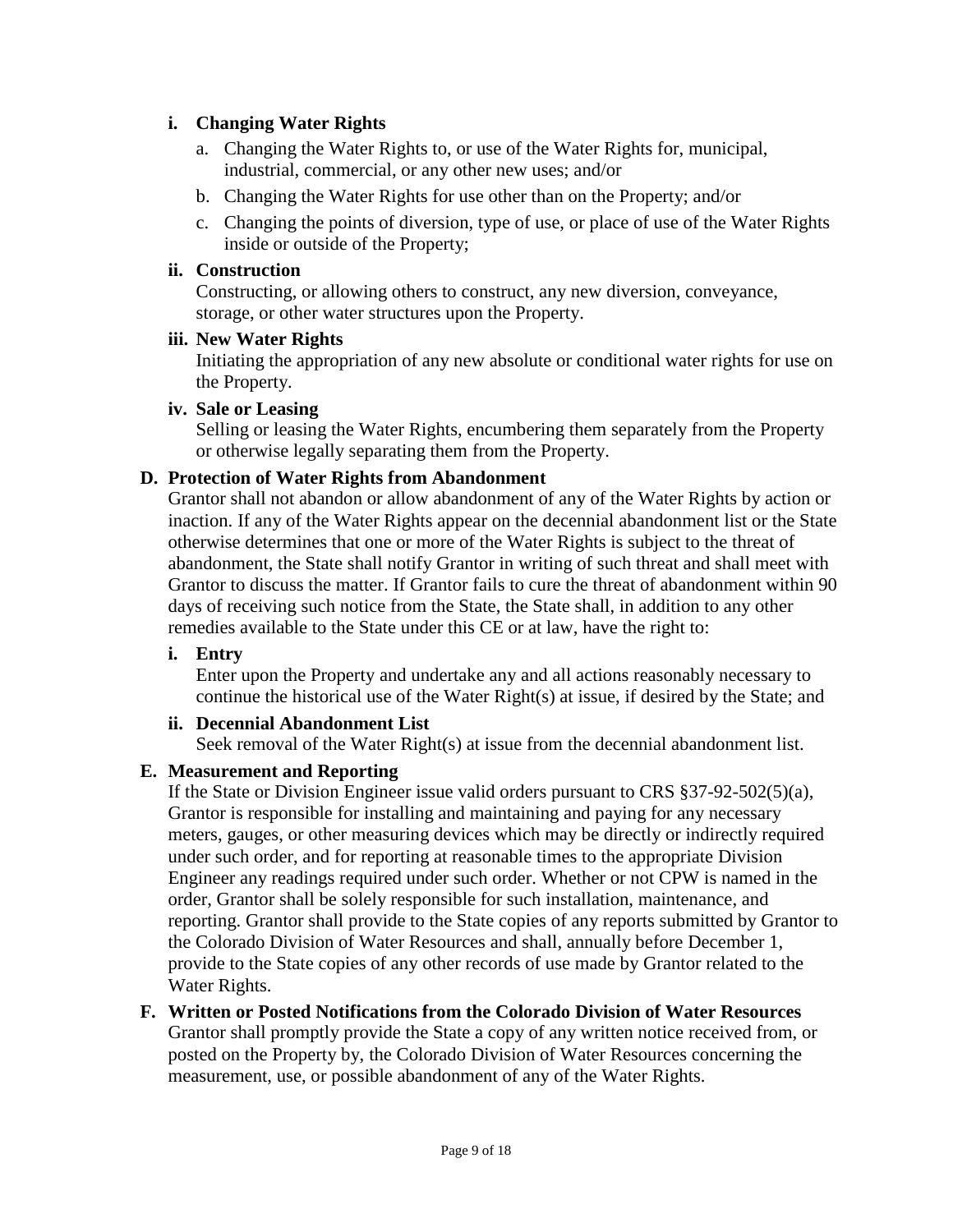#### **G. Change of Conditions**

Grantor expressly waives any claim to use, change or transfer all or any part of the Water Rights other than as provided in this CE, regardless of any future change in circumstances, change in values, or other reason, based on any theory of reasonable accommodation or other theory that would release any or all of the Water Rights from the provisions of this CE without the State's prior written consent, which can be granted, withheld or conditioned in the State's sole discretion.

## <span id="page-9-0"></span>**6. MINING AND MINERAL DEVELOPMENT**

Subject to valid rights of third parties existing as of the Effective Date, all mining and mineral development, including, but not limited to, extraction of soil, sand, gravel, rock, oil, natural gas, fuel, or any other mineral substance is prohibited. With respect to any mineral rights not currently owned by Grantor, Grantor irrevocably assigns and grants to the State the same legal rights as Grantor to influence and control impacts to the surface of the Property from mineral development. Such rights shall include, but not be limited to, the unilateral right to take whatever legal action the State deems necessary in order to respond to proposals to develop oil, gas, and other minerals from beneath the Property, including bringing judicial or administrative actions. Neither Grantor nor the State shall unilaterally enter into an agreement with a third party regarding any oil, gas, and mineral development of the Property and both shall be required parties to any such agreement. Grantor shall give written notice to the State in accordance with **[§13](#page-13-0)** any time Grantor is contacted, either formally or informally, by a third party regarding possible mineral development on or under the Property. Said notice shall be given to the State as soon as practical, but not later than 10 days after the occurrence of the contact, and shall describe all material aspects of the contact, including, but not limited to, the identity of the third party and the nature of the contact. The failure of Grantor to provide such notice shall not impair the validity of this **[§6](#page-9-0)** or other provisions of this CE.

#### <span id="page-9-1"></span>**7. PUBLIC ACCESS**

Access to the Property by the general public and the State shall be permitted only in accordance with the provisions of the Access Easement entered into contemporaneously herewith. Nothing contained in this CE shall be construed as affording the general public access to any portion of the Property.

## <span id="page-9-2"></span>**8. MANAGEMENT PLAN**

In order to protect and further the Conservation Values, Grantor and the State have established best management practices and developed a Management Plan for the Property and Water Rights. Both Parties shall keep a copy of the Management Plan and comply with its provisions. Any conflict between the provisions of this CE and those of the Management Plan shall be resolved in favor of the CE. The Parties shall review and may modify the Management Plan in accordance with its terms. Any subsequent modifications to the Management Plan shall not require a formal amendment to this CE; however, they shall conform to the provisions of this CE.

## <span id="page-9-3"></span>**9. ENFORCEMENT AND MONITORING-BASELINE REPORT**

In order to preserve and protect the Conservation Values and ensure compliance with the provisions of this CE and the Management Plan, the State shall have the right to to enter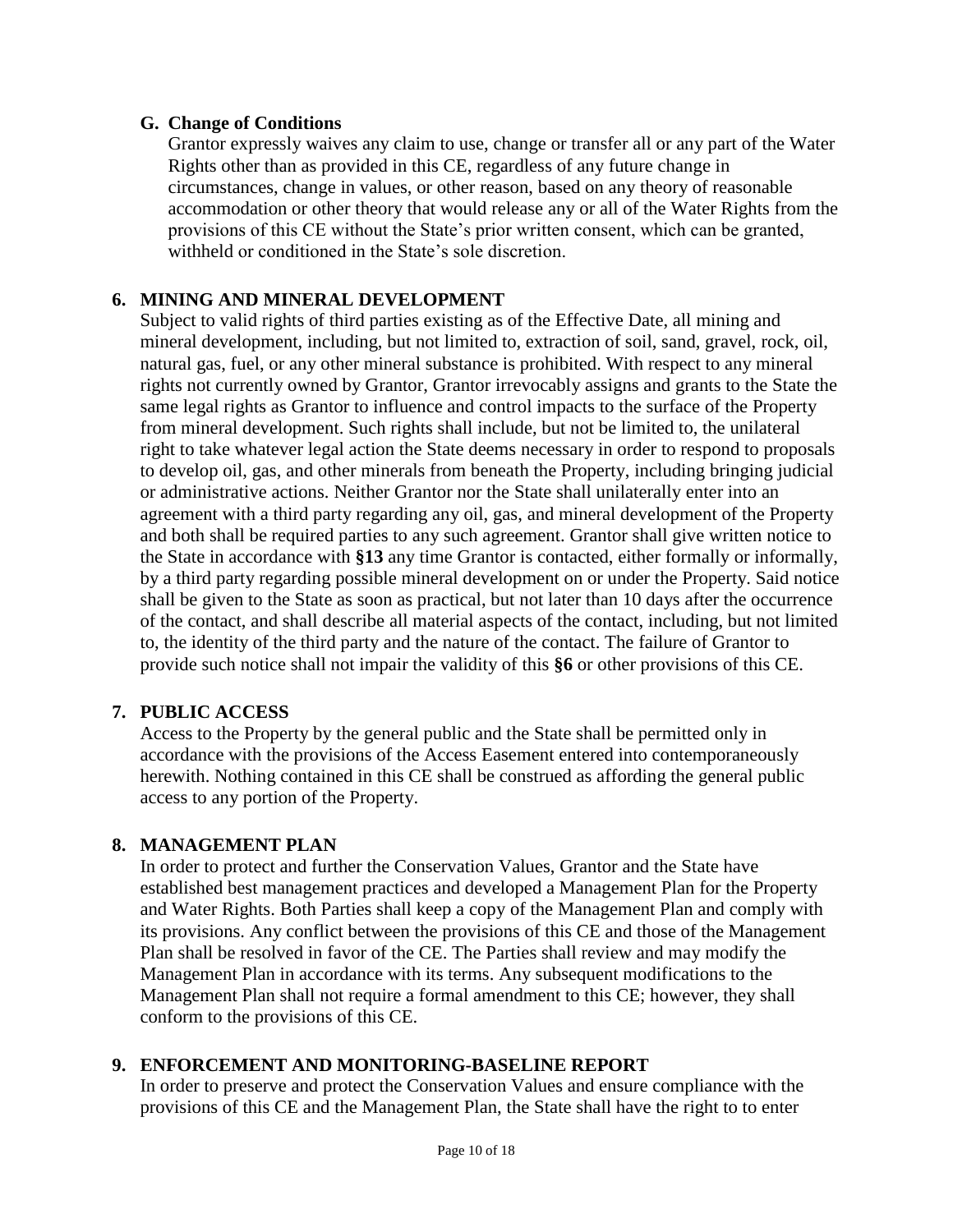upon all parts of the Property by foot or motorized vehicle, from time to time in order to ensure compliance with the terms of this CE, including, without limitation, an annual monitoring and photographing visit. The State, in its sole discretion, may periodically inspect the Property to document use of the Water Rights and the condition of all diversion, conveyance and storage structures. The State may prevent or enjoin Grantor from conducting any activities or uses of the Property or Water Rights that would diminish or impair the Conservation Values or that otherwise would be inconsistent with the purposes of this CE. In addition, the State may, independently or preferably in cooperation with Grantor, prevent or enjoin any third parties (whether or not the third parties were authorized by Grantor to access the Property) from conducting any activities or uses of the Property or Water Rights that would diminish or impair the Conservation Values or that otherwise would be inconsistent with the purposes of this CE. Grantor shall assist the State in any actions taken against third parties. A copy of the Baseline Report is on file with both Parties. If after Closing, a controversy arises with respect to either the condition of the Property or Water Rights, or compliance with or violation of any provision of this CE, then the Parties may use the Baseline Report and any other evidence to assist in resolving the disagreement in any informal or formal proceeding.

#### <span id="page-10-0"></span>**10. GRANTOR'S REPRESENTATIONS, WARRANTIES, AND OBLIGATIONS**

Grantor agrees to the following obligations and makes the following specific representations and warranties, each of which was relied on by the State in purchasing this CE.

#### **A. Covenants of Title**

Grantor, for Grantor and Grantor's heirs, assigns, successors, and personal representatives, does covenant and agree to and with the State and its assigns that as of the Effective Date, Grantor is well seized of the Property, and the Water Rights, has good and absolute title, in fee simple, and has good right, full power, and lawful authority to grant, bargain, sell, and convey the interest in the Property and Water Rights created in this CE in the manner and form provided for in this CE, and that the Property and Water Rights are free and clear from all liens, taxes, assessments, encumbrances, reservations, rights-of-way, and restrictions, except those listed in **[EXHIBIT C](#page-20-0)**. Grantor shall and will warrant and forever defend the interests in the Property and Water Rights created in this CE in the quiet and peaceable possession and rights of the State and its assigns, against all and every person(s) or entity whose lawful claim to the whole or any part of the Property and Water Rights would affect the Conservation Values, the validity or perpetual nature of this CE, or diminish the value of this CE.

#### **B. Hazardous Substances**

Grantor does not know of, or have any reason to believe, any "Hazardous Substance," as defined in §42 U.S.C. 9601(14), or pollutant, contaminant, hazardous or toxic material, substance, or waste, as they may be defined under relevant Federal, State or local law, or asbestos, is located on the Property and Grantor has not received notice of any violation or alleged violation of any law, rule, or regulation regarding such substances. The conveyance of this CE from Grantor to the State is not intended to relieve Grantor of any obligation or liability Grantor would incur under relevant federal or State law concerning such substances as an owner of the Property. In particular, the provisions of this CE shall not be interpreted to make the State an "owner of" or "responsible party for" the Property for purposes of any federal or State environmental law or regulation, including, but not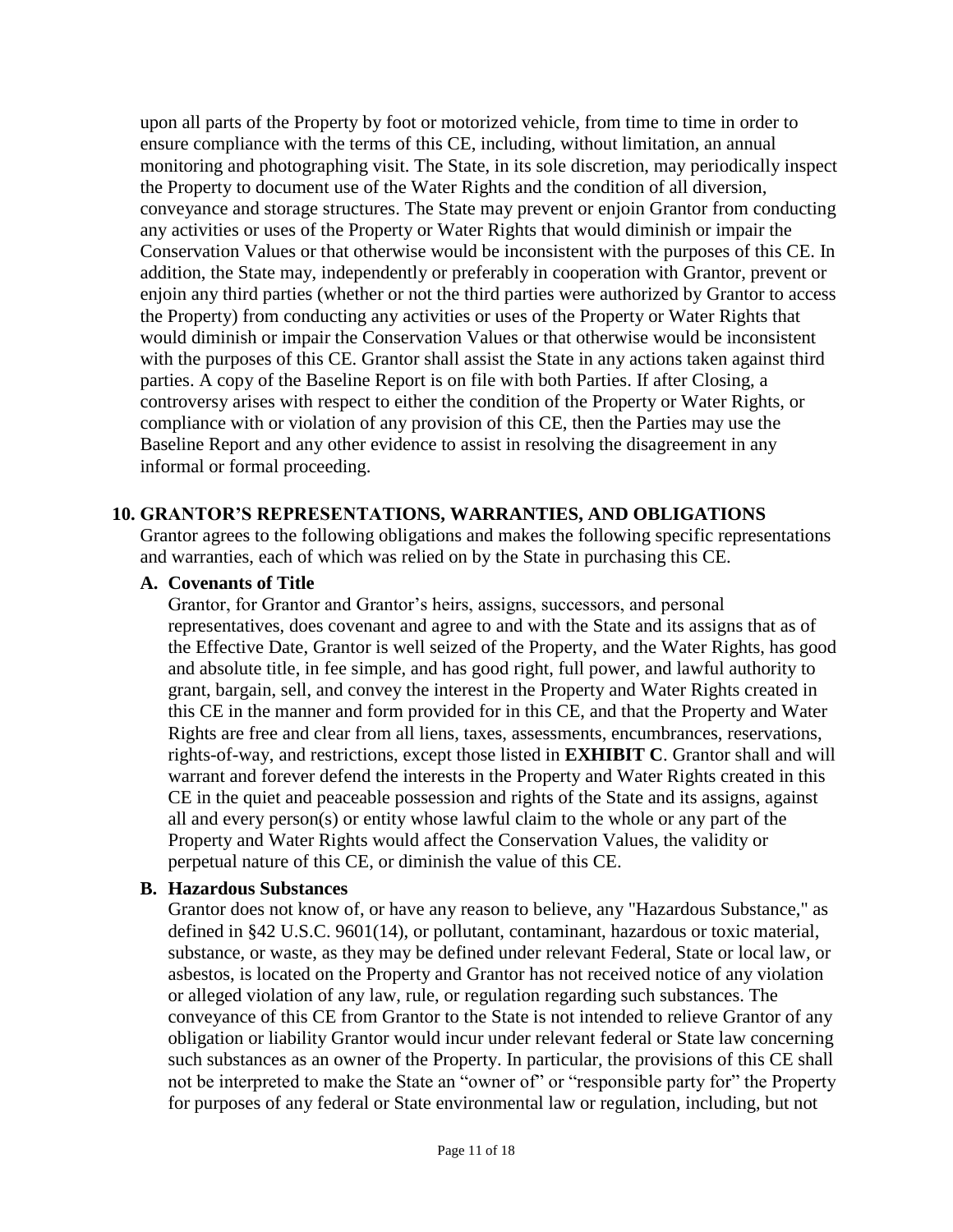limited to, CERCLA. Grantor shall make the foregoing representation in a separate writing deliverable to the State upon request by the State.

## **C. Legal Authority–Grantor Signatory**

Grantor possesses the legal authority to enter into this CE and, if not a natural person, Grantor has taken all actions required by its procedures, by-laws, and/or applicable laws to exercise that authority, to lawfully authorize its undersigned signatory to execute this CE, and to bind Grantor to its terms. If requested by the State, Grantor shall provide the State with proof of Grantor's authority to enter into this CE within 15 days of receiving such request. Grantor, if a foreign corporation or other foreign entity transacting business in the State of Colorado, further warrants that it has obtained and shall maintain any applicable certificate of authority to transact business in the State of Colorado and has designated a registered agent in Colorado to accept service of process in accordance with regulations and procedures established by the Colorado Secretary of State.

## **D. Notification of Litigation**

In addition to any other notification obligations Grantor has under this CE, Grantor has an affirmative obligation to notify the State about litigation. Within 10 days after being served with any pleading in a legal action filed with a court or administrative agency, related to this CE or which may affect Grantor's ability to perform its obligations hereunder, Grantor shall notify the State of such action and deliver copies of such pleadings to the State's principal representative as identified herein.

## **E. Preservation, Restoration, and Maintenance Costs**

Grantor intends that the Conservation Values of the Property be preserved and protected in perpetuity and Grantor shall not engage in nor permit third parties to engage in any uses or activities that would diminish or impair the Conservation Values or that otherwise would be inconsistent with the purposes of this CE. Grantor shall maintain the Property in good condition and in a manner consistent with the Conservation Values. Grantor shall bear all costs and liabilities of any kind related to the ownership, restoration, operation, upkeep, and maintenance of the Property, including weed control and eradication.

## <span id="page-11-0"></span>**11. STATE INTEREST AND RIGHTS**

This CE constitutes a real property interest immediately vested in the State, and the State shall have attendant interests and rights, including the following:

## **A. Development Rights and Subdivison**

Grantor conveys to the State all present and future development rights deriving from, based upon, related to, or attributable to the Property in any way except those expressly reserved to Grantor in this CE, and such rights shall be held by the State in perpetuity to fulfill the purposes of this CE, and to ensure such rights are forever released, terminated, and extinguished as to Grantor, and may not be used on or transferred off of the Property to any other property adjacent or otherwise or used for the purpose of calculating permissible development uses of the Property or any other property.

## **B. Joint Interest of Grantor and the State**

Grantor shall provide the State notice of any conveyance of interest in all or any portion of the Property or Water Rights, including, but not limited to, leases, surface use agreements, damage agreements, rights-of-way, and access agreements. Such notice shall be provided to the State not less than 45 days prior to the date of such transfer. The State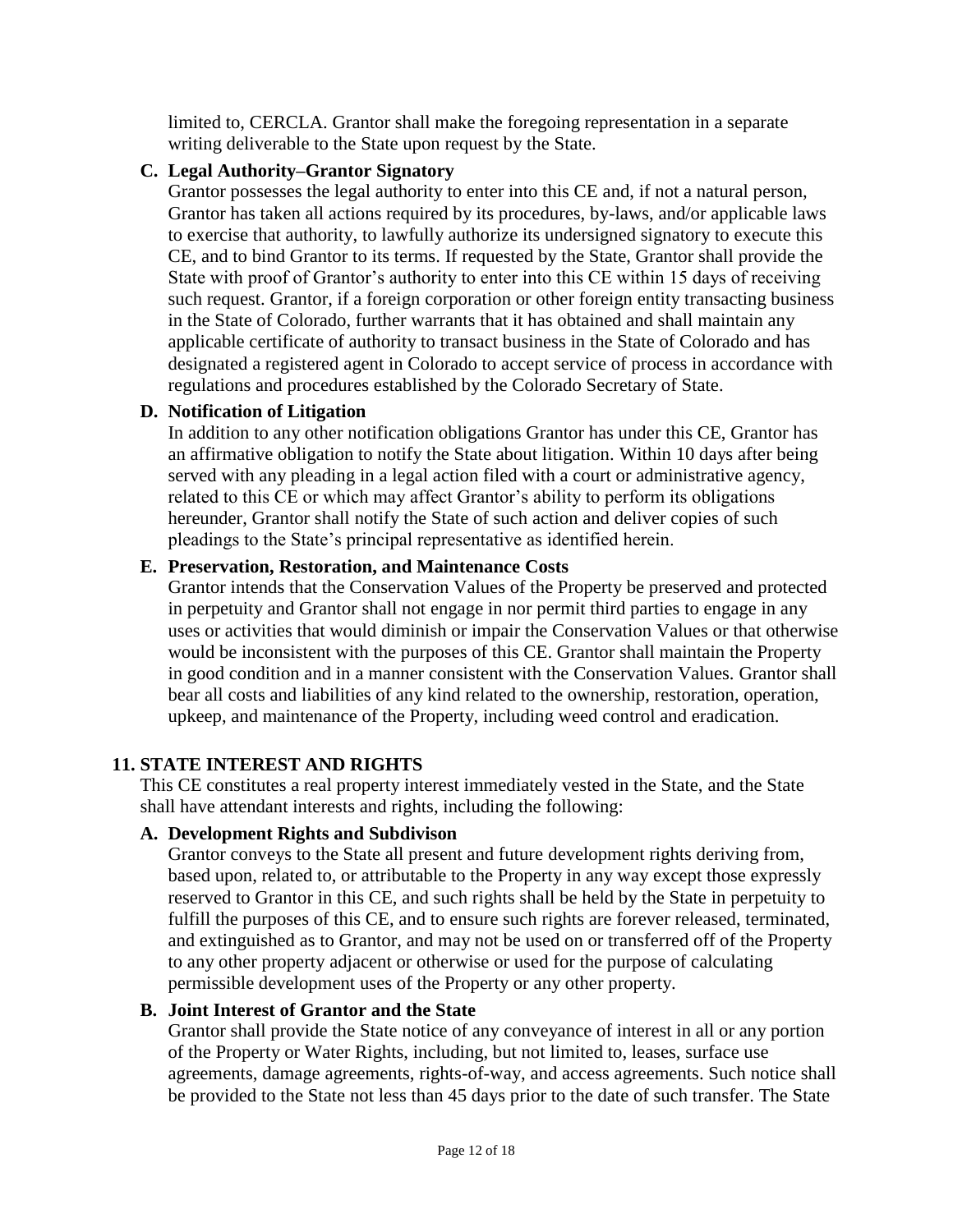shall have the right to join Grantor as a necessary party to any such conveyances that may be proposed or granted by Grantor or ordered by any governmental entity or judicial body.

## <span id="page-12-0"></span>**12. VIOLATIONS-REMEDIES-RESOLUTION METHODS**

#### **A. Defined**

In addition to any violations specified in other sections of this CE, the failure of Grantor to perform any of its material obligations hereunder, in whole or in part or in a timely or satisfactory manner, constitutes a violation of this CE.

## **B. Notice**

The State shall send Grantor a notice detailing alleged violations of this CE in the manner provided in **[§13](#page-13-0)**. Upon receipt thereof, Grantor shall immediately cease and desist from any use or activity that could increase or expand the alleged violations until they are finally resolved by agreement of the Parties or by decree of a court of competent jurisdiction and shall further immediately send the State in the manner provided in **[§13](#page-13-0)** a response agreeing with the State or denying the alleged violations in whole or in part.

## **C. Remedies**

The State shall have all remedies available to it in law and in equity, such as actions for damages and injunctive relief, including, but not limited to, those set forth in CRS §38- 30.5-108. The Parties shall resolve violations as follows:

#### <span id="page-12-1"></span>**i. Agreement**

If Grantor agrees with or does not dispute the State's assertion regarding the alleged violations, Grantor shall, at its sole cost, restore the Property to its condition prior to the violations and take such other action as may be reasonable or necessary to eliminate the violations and prevent their further occurrence and shall provide the State with details of its remediation plan together with a reasonably prompt time for completion thereof. The State may enforce such remediation plan via proceedings at law or in equity if Grantor fails to perform it in accordance with its terms.

## <span id="page-12-2"></span>**ii. Dispute Meeting**

If Grantor disagrees with and disputes, in whole or in part, the State's assertion regarding the alleged violations, Grantor shall provide the State with a written explanation of Grantor's dispute and stating why the use or activity should be permitted. Thereafter, representatives of the Parties shall meet as soon as possible, but not later than 60 days after the State's receipt of Grantor's response, to resolve the issues. If the Parties reach agreement, they shall create a remediation plan together with a reasonably prompt time for completion thereof. The State may enforce such remediation plan via proceedings at law or in equity if Grantor fails to perform it in accordance with its terms.

#### **iii. Legal Proceedings**

The State may, in its sole discretion, exercise any or all remedies available at law or in equity, including those available at common law, concurrently or consecutively, to enforce its rights hereunder if any meeting pursuant to **[§12.C.i](#page-12-1) or [ii](#page-12-2)** fails to resolve any issues and to otherwise enforce its rights hereunder, including enforcing remedial plans created under **[§12.C.i](#page-12-1) or [ii](#page-12-2)**. Courts are specifically authorized to issue both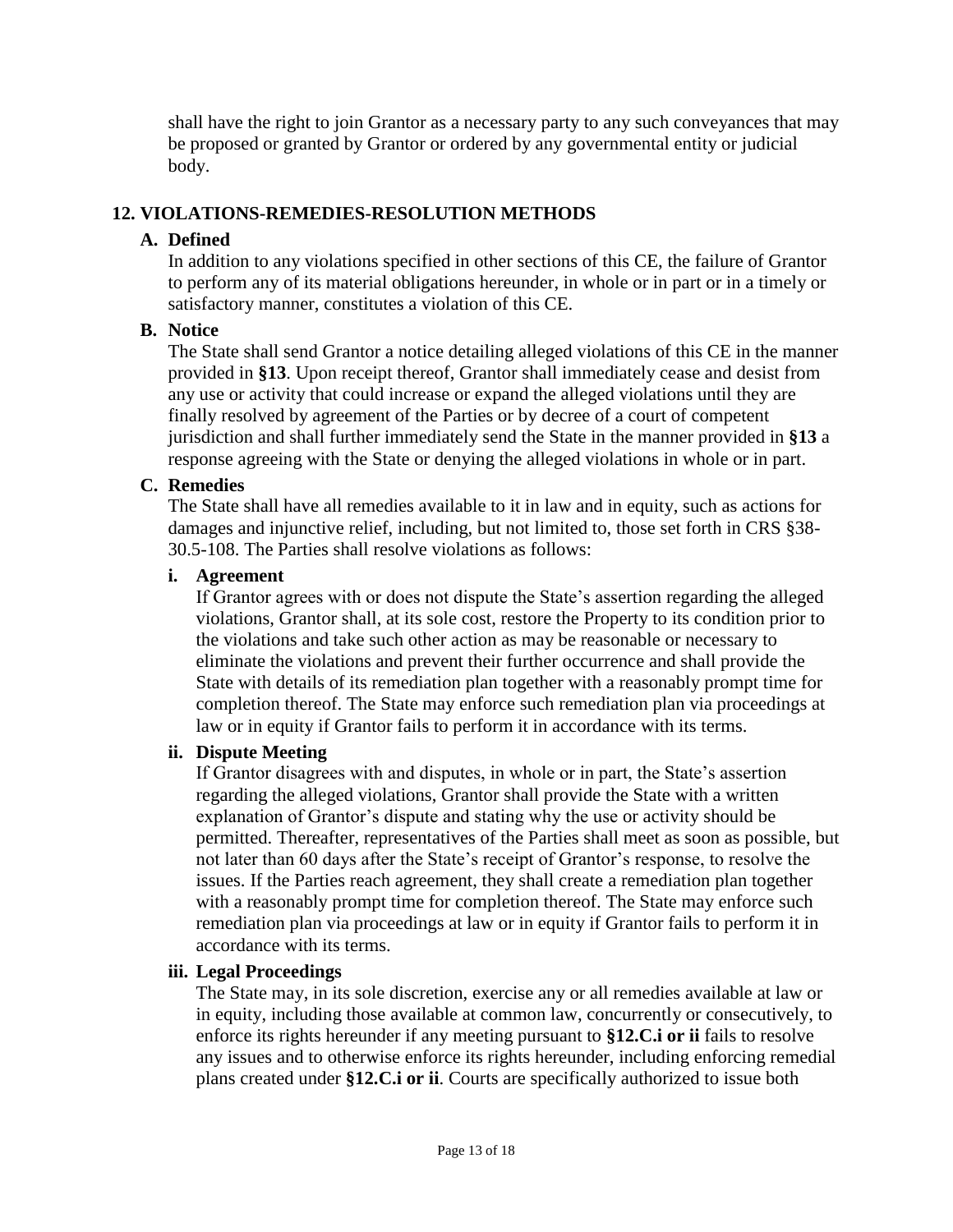mandatory and negative injunctions, including one requiring restoration of the Property to its condition before a violation occurred.

#### **iv. Irreparable Harm**

If, in the State's opinion, an ongoing or imminent violation could irreparably diminish or impair the Conservation Values of the Property, the State may, at its discretion, take appropriate legal action without resorting first to a meeting of the Parties, including, as may be necessary, seeking a temporary restraining order.

#### **v. Costs**

Grantor shall be solely responsible for the costs of remedying any violations of this CE caused by Grantor or by any third parties authorized by Grantor to access the Property, including, but not limited to, guests, invitees, lessees, agents, contractors, and subcontractors.

#### **D. Public Safety**

Notwithstanding anything to the contrary herein, the State need not provide advance notice or a cure period and may immediately take action if it is necessary to preserve public safety or to prevent an immediate public crisis.

#### **E. Valuation: Condemnation or Termination**

Each Party shall promptly notify the other Party in writing when it first learns of any condemnation proceeding or any other action that might terminate or extinguish this CE in whole or in part. If this CE is taken, in whole or in part, by exercise of the power of eminent domain, or if this CE is otherwise properly terminated or extinguished, in whole or in part, the State shall be entitled to full compensation for its interest in any portion of this CE terminated as a result of condemnation or other proceedings, which shall be determined by a qualified appraisal that establishes the ratio of the value of the CE interest to the value of the fee simple interest in the Property as of the date of the taking or termination (the "Easement Value Ratio"). The State's compensation shall be an amount at least equal to the Easement Value Ratio, multiplied by the value of the unencumbered fee simple interest in the portion of the Property no longer encumbered by this CE as a result of condemnation or termination. The State shall use any such proceeds in a manner consistent with the purposes of this CE and in compliance with Treasury Regulation  $$1.170A-14(g)(6)(i)$ .

## <span id="page-13-0"></span>**13. NOTICES AND REPRESENTATIVES**

Each individual identified below is the principal representative of the designating Party. All notices required to be given hereunder shall be hand delivered with receipt required or sent by certified or registered mail to such Party's principal representative at the address set forth below. In addition to, but not in lieu of a hard-copy notice, notice also may be sent by e-mail to the e-mail addresses, if any, set forth below. Either Party may from time to time designate by written notice substitute addresses or persons to whom such notices shall be sent. Unless otherwise provided herein, all notices shall be effective upon receipt.

> **State** Name and/or Title Department Name Address Town, State Zip Email

**Grantor** Name and/or Title Department Name Address Town, State Zip Email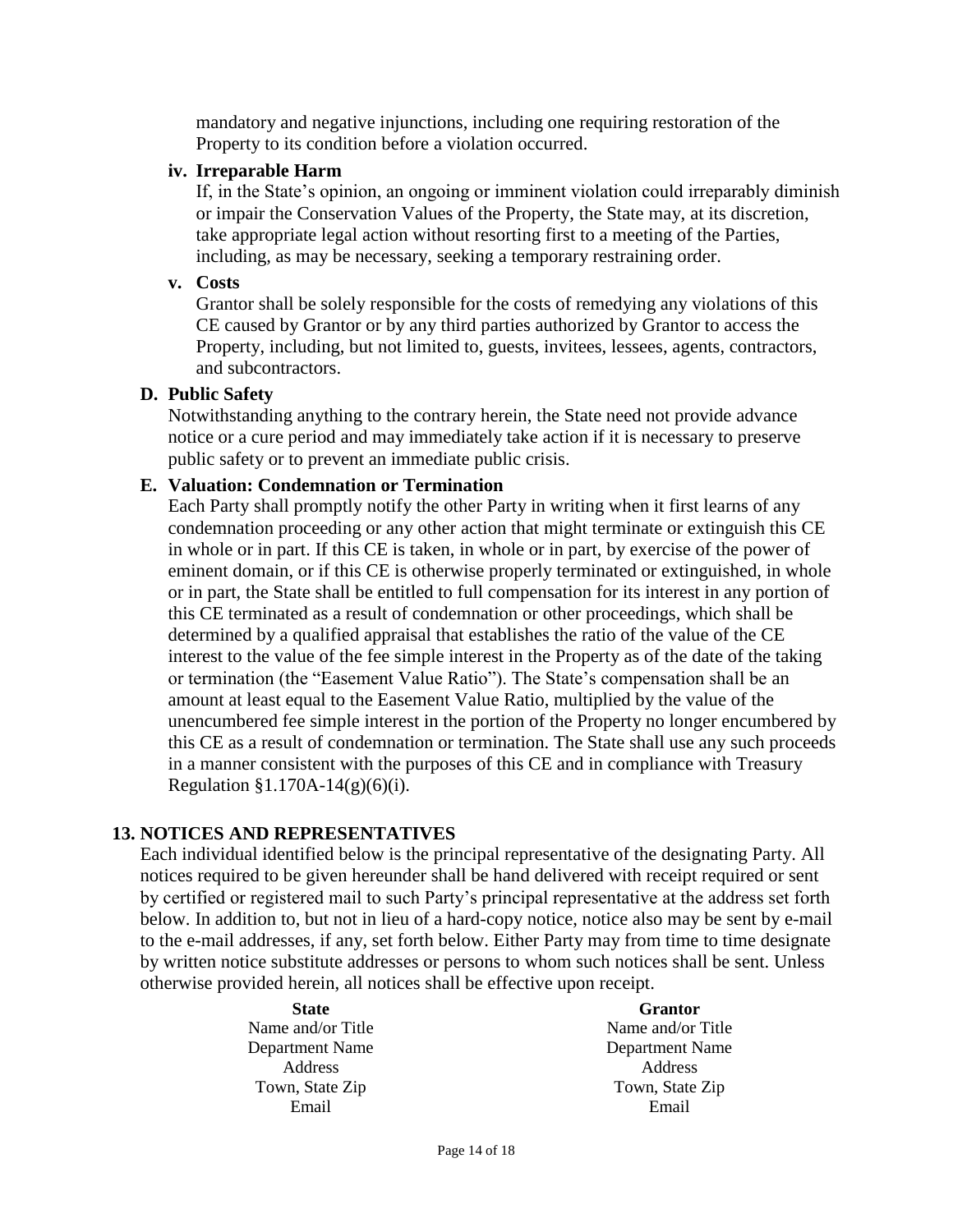## <span id="page-14-0"></span>**14. LIMITATION OF STATE LIABILITY**

Liability for claims for injuries to persons or property arising from the negligence of the State of Colorado, its departments, institutions, agencies, boards, officials, and employees is controlled and limited by the provisions of CRS §24-10-101 et seq. (the "CGIA") and CRS §24-30-1501, et seq. ("Risk Management"). No term or condition of this CE shall be construed or interpreted as a waiver, express or implied, of any of the immunities, rights, benefits, protections, or other provisions, of the CGIA or the Federal Tort Claims Act, 28 U.S.C. §§1346(b) and 2671 et seq., as applicable now or hereafter amended.

## <span id="page-14-1"></span>**15. GENERAL PROVISIONS**

## **A. Binding Arbitration Prohibited**

The State does not agree to binding arbitration by any extra-judicial body or person. Any provision to the contrary in this CE or incorporated herein by reference shall be null and void.

## **B. Binding Effect-Perpetual Application**

All provisions herein contained, including the benefits and burdens, shall extend to and be binding upon the Parties' respective heirs, legal representatives, successors, and assigns; and shall continue as a servitude running in perpetuity with the Property and Water Rights.

## **C. Captions**

The captions and headings in this CE are for convenience of reference only and shall not be used to interpret, define, or limit its provisions.

## **D. Construction of this CE**

This CE shall be liberally construed to further the intent and purposes of this CE. In the event of an ambiguity in this CE, the rule of contract construction that ambiguities shall be construed against the drafter shall not apply.

## **E. CORA Disclosure**

To the extent not prohibited by federal law, this CE and the performance measures and standards under CRS §24-103.5-101, if any, are subject to public release through the Colorado Open Records Act, CRS §24-72-101, et seq.

## **F. Counterparts**

This CE may be executed in multiple identical original counterparts constituting one agreement.

## **G. Entire Understanding**

This CE represents the complete integration of all understandings between the Parties and all prior representations and understandings, oral or written, are merged herein. Prior or contemporaneous additions, deletions, or other changes hereto shall not have force or effect, unless embodied herein.

## **H. Indemnification**

Grantor shall defend, indemnify, save, and hold harmless the State, its employees and agents, against any and all claims, damages, liability, and court awards including costs, expenses, and attorney fees and related costs, incurred as a result of any act or omission on or related to the Property by Grantor or its employees, agents, subcontractors, or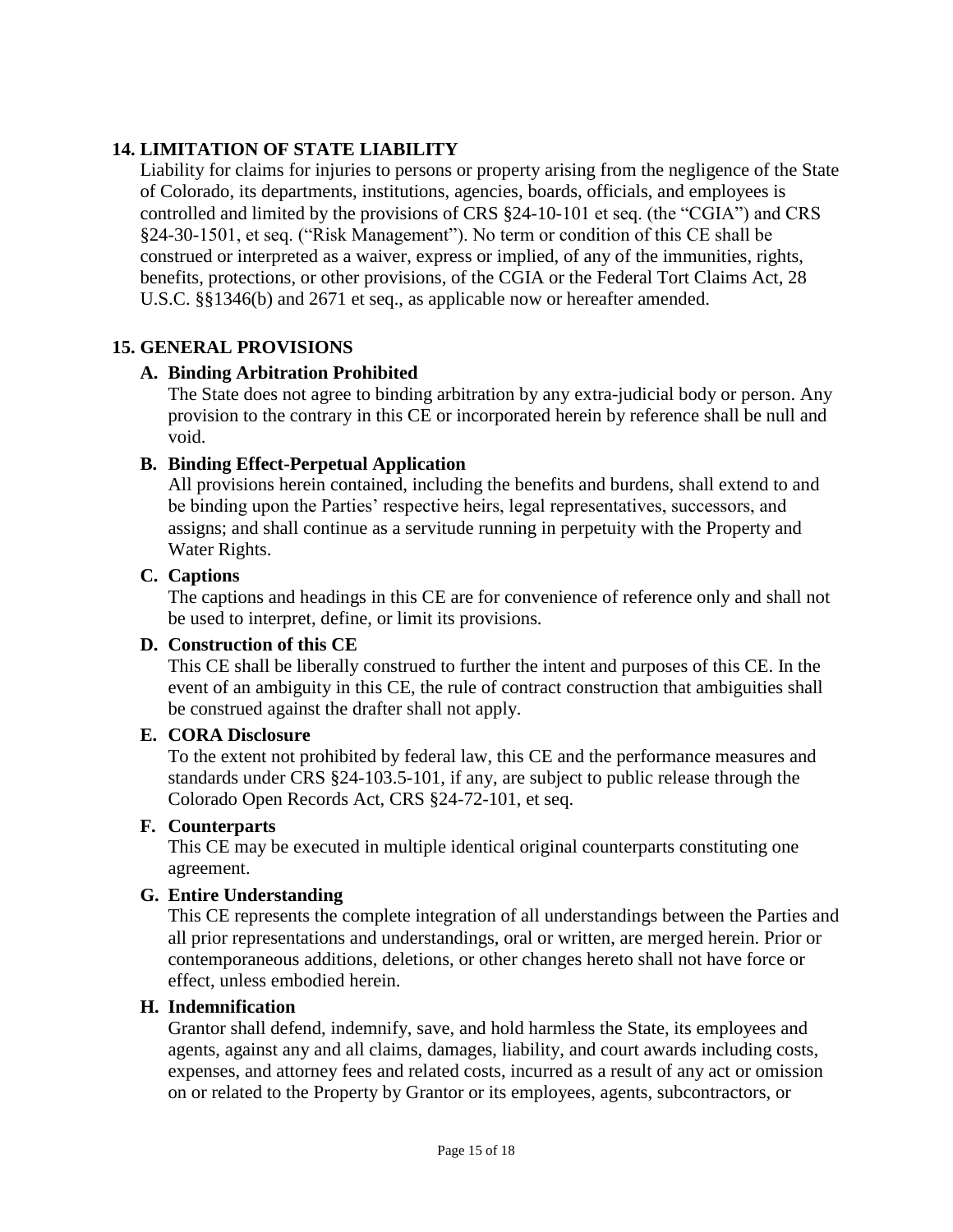assignees pursuant to the provisions of this CE, including, but not limited to, the presence or release of any hazardous or toxic substance, pollutant, or contaminant that is regulated under any federal, State, or local law; however, the provisions hereof shall not be construed or interpreted as a waiver, express or implied, of any of the immunities, rights, benefits, protection, or other provisions of the CGIA or the Federal Tort Claims Act, §28 U.S.C. 2671 et seq., if applicable. Without limiting the foregoing, nothing in this CE shall be construed as giving rise to any right or ability of the State to exercise physical or managerial control over Grantor's day-to-day operations of the Property, or otherwise to become an operator with respect to the Property within the meaning of The Comprehensive Environmental Response, Compensation and Liability Act of 1980, as amended.

#### **I. Joint and Several Obligations**

If more than one owner owns the Property at any time, the obligations imposed by this CE shall be joint and several upon each of the owners.

#### **J. Jurisdiction and Venue**

All suits or actions related to this CE shall be filed and proceedings held in the State of Colorado and exclusive venue shall be in the county in which the Property is situated.

## **K. Modification**

#### **i. By the Parties**

The Parties recognize that the foregoing Conservation Values may change over time due to environmental changes and other factors beyond the Parties' control, and that this CE may require amendment to address such changes while preserving, modifying, or adding to the foregoing Conservation Values. The Parties shall negotiate such amendments in good faith when and if necessary. Except as specifically provided in this CE, modifications hereof shall not be effective unless agreed to by the Parties in a written amendment hereto, properly executed and approved in accordance with applicable Colorado State Law, State Fiscal Rules, and Office of the State Controller Policies. Modifications inconsistent with the Conservation Values, that would affect the perpetual nature of this CE, or that would otherwise negatively affect the qualifications of this CE under any applicable law, including CRS §38-30.5-101 et seq. or §170(h) of the Internal Revenue Code, are prohibited. All modification shall be recorded in the county or counties in which the Property is situated.

#### **ii. By Operation of Law**

This CE is subject to such modifications as may be required by changes in Federal or Colorado State Law or their implementing regulations. Any such required modification shall be automatically incorporated as part of this CE on the effective date of such change as if fully set forth herein.

#### **L. References**

All references in this CE to sections (whether spelled out or using the § symbol), subsections, exhibits or other attachments, are references to sections, subsections, exhibits or other attachments contained herein or incorporated as a part hereof, unless otherwise noted.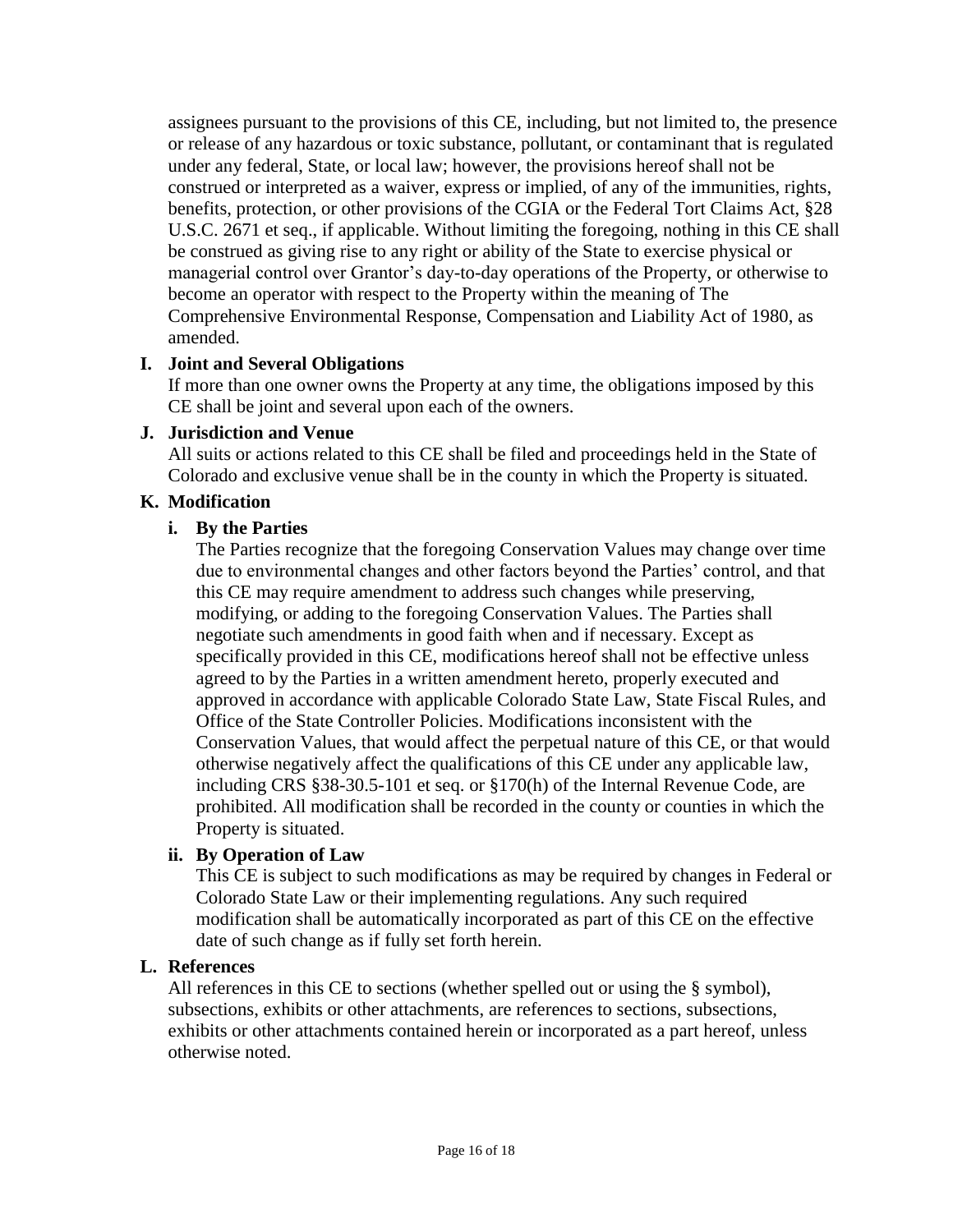## **M. Severability**

Provided this CE can be executed and performance of the obligations of the Parties accomplished within its intent, the provisions hereof are severable and any provision that is declared invalid or becomes inoperable for any reason shall not affect the validity of any other provision hereof, provided that the Parties can continue to perform their obligations under this CE in accordance with its intent.

## **N. Subsequent Transfers**

Grantor shall incorporate the terms and conditions of this CE in any deed or other legal instrument by which it divests itself of any interest in all or a portion of the Property. Grantor shall provide written notice to the State of the transfer of any interest at least 45 days prior to the date of such transfer.

## **O. Taxes**

The State is exempt from State and local government taxes. Grantor shall be solely liable for paying such taxes as the State is prohibited from paying or reimbursing Grantor for such taxes.

## **P. Third Party Beneficiaries**

Enforcement of this CE and all rights and obligations hereunder are reserved solely to the Parties. Any services or benefits which third parties receive as a result of this CE are incidental to the CE, and do not create any rights for such third parties.

## **Q. Waiver**

Waiver of any breach or event of default under a term, provision, or requirement of this CE, or any right or remedy hereunder, whether explicitly or by lack of enforcement, shall not be construed or deemed as a waiver of any subsequent breach of such term, provision or requirement, or of any other term, provision, or requirement. Grantor hereby waives any defense of laches, estoppel, or prescription, including any defenses available under CRS §38-41-119. The failure of Grantor to perform any act required by this paragraph shall not impair the validity of this CE or limit its enforceability in any way.

## **THE REMAINDER OF THIS PAGE INTENTIONALLY LEFT BLANK**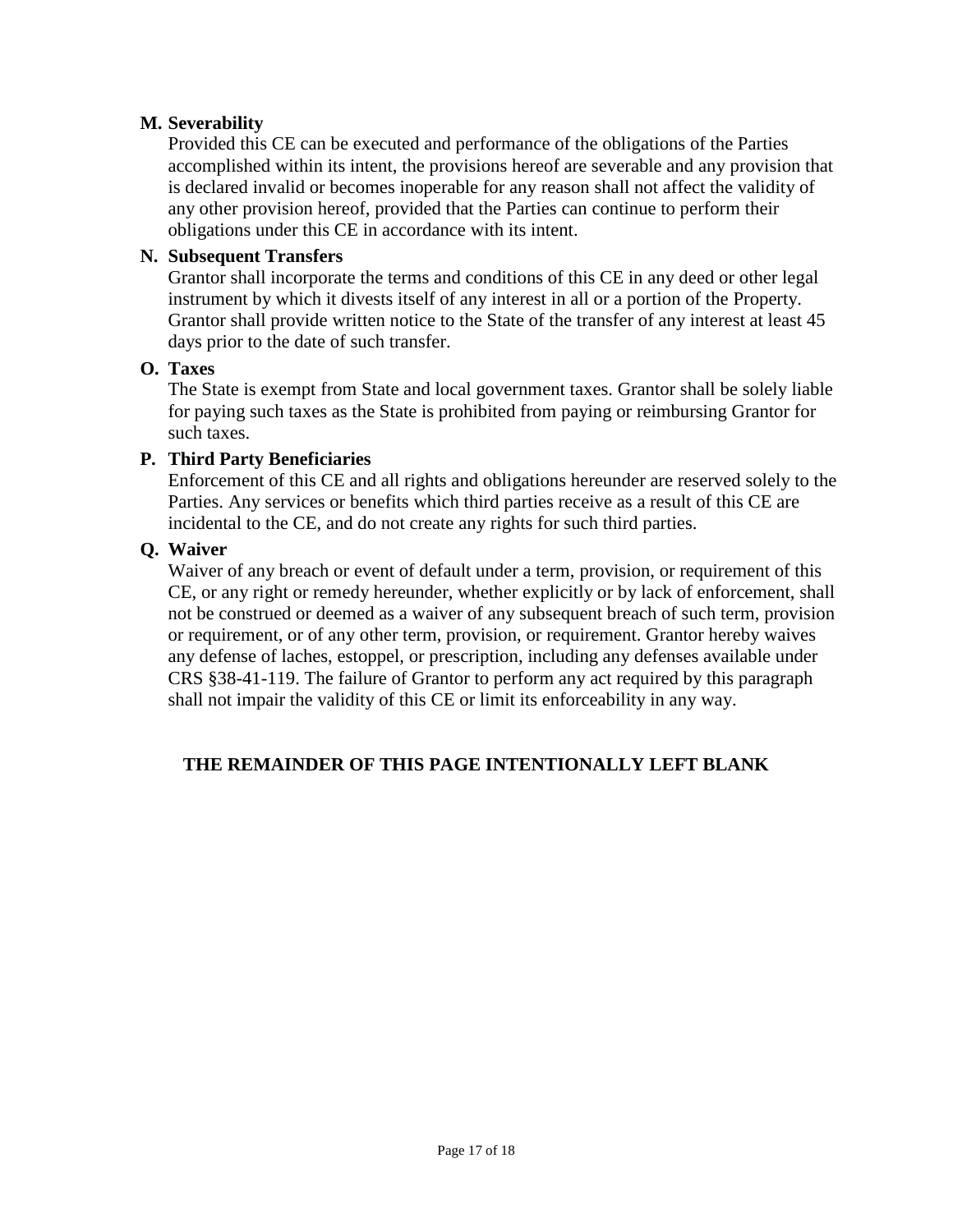#### <span id="page-17-0"></span>**16. SIGNATURE PAGE**

IN WITNESS WHEREOF, Grantor has executed this Deed of Conservation Easement burdening the Property as of the Closing Date.

**GRANTOR:** Name,  $\mathbf{B} \mathbf{v}$ : Name, Title Attest: By: \_\_\_\_\_\_\_\_\_\_\_\_\_\_\_\_\_\_\_\_\_\_\_\_\_\_\_\_\_\_\_\_\_\_\_\_\_\_\_\_\_\_\_\_\_\_ Name, Title STATE OF COLORADO ) )ss. COUNTY OF  $\qquad \qquad$  ) The foregoing instrument was acknowledged before me the \_\_\_\_\_\_\_\_ day of\_\_\_\_\_\_\_\_\_\_\_\_\_\_\_\_ 20 , by Name, Title, and , Title, of , a Type of Entity . Witness my hand and official seal. \_\_\_\_\_\_\_\_\_\_\_\_\_\_\_\_\_\_\_\_\_\_\_\_\_\_\_\_\_\_\_\_\_\_\_\_\_ Notary Public My Commission Expires: \_\_\_\_\_\_\_\_\_\_\_\_\_\_\_\_\_\_ (Seal) **GRANTEE**: ACCEPTED by the STATE OF COLORADO, JOHN HICKENLOOPER, **GOVERNOR**  $\operatorname{By:}$ Name, Title The Division of Parks and Wildlife for Executive Director of the Department of Natural Resources and on behalf of the Parks and Wildlife Board STATE OF COLORADO )

)ss. COUNTY OF  $\qquad \qquad$  )

The foregoing instrument was acknowledged before me the day of 20, by Name, acting on behalf of the State of Colorado, Department of Natural Resources, benefitting the Division of Parks and Wildlife and Parks and Wildlife Board, Grantee.

Witness my hand and official seal.

| Notary Public                 |  |
|-------------------------------|--|
| <b>My Commission Expires:</b> |  |
| (Seal)                        |  |

\_\_\_\_\_\_\_\_\_\_\_\_\_\_\_\_\_\_\_\_\_\_\_\_\_\_\_\_\_\_\_\_\_\_\_\_\_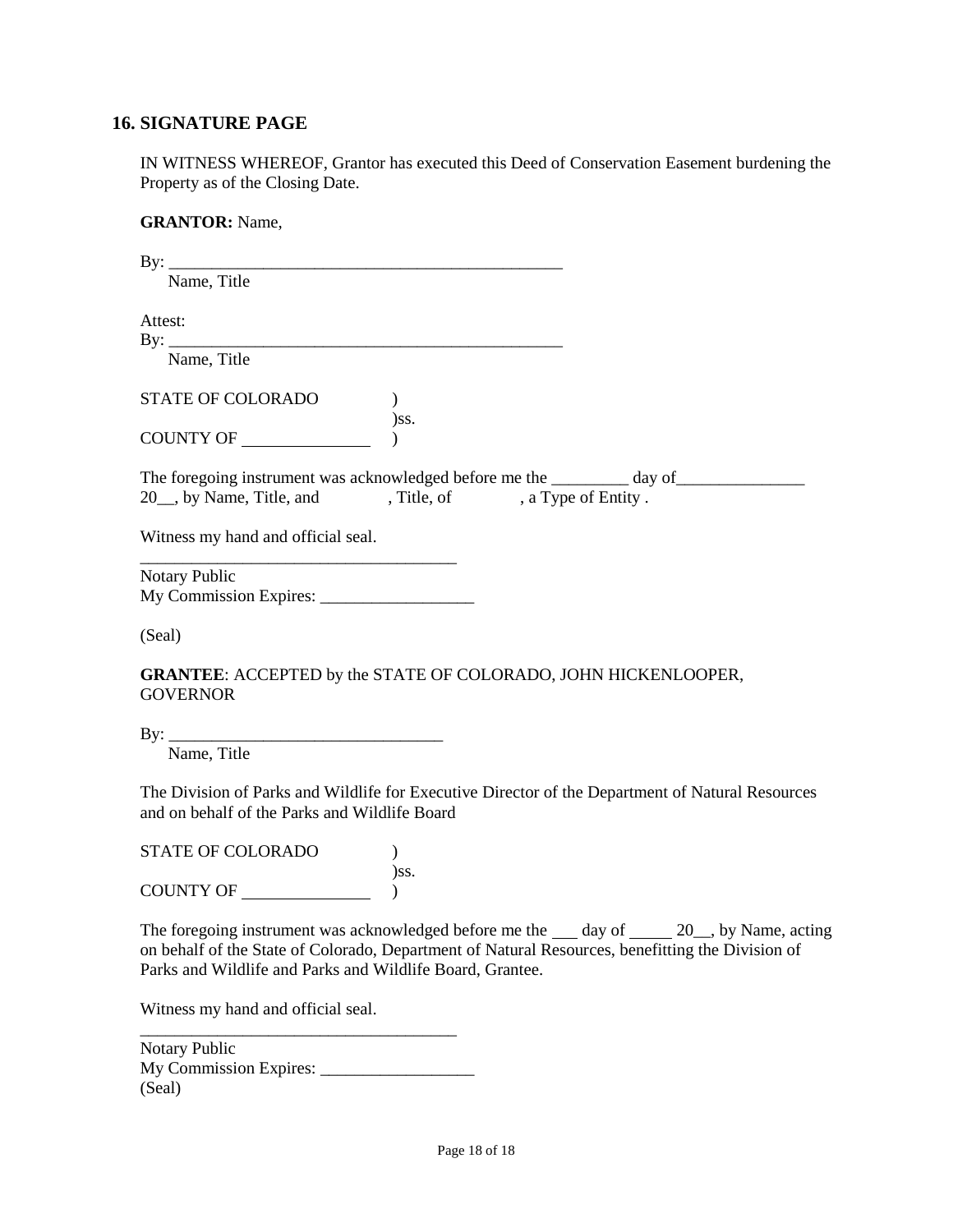<span id="page-18-0"></span>**EXHIBIT A (Property Legal Description)**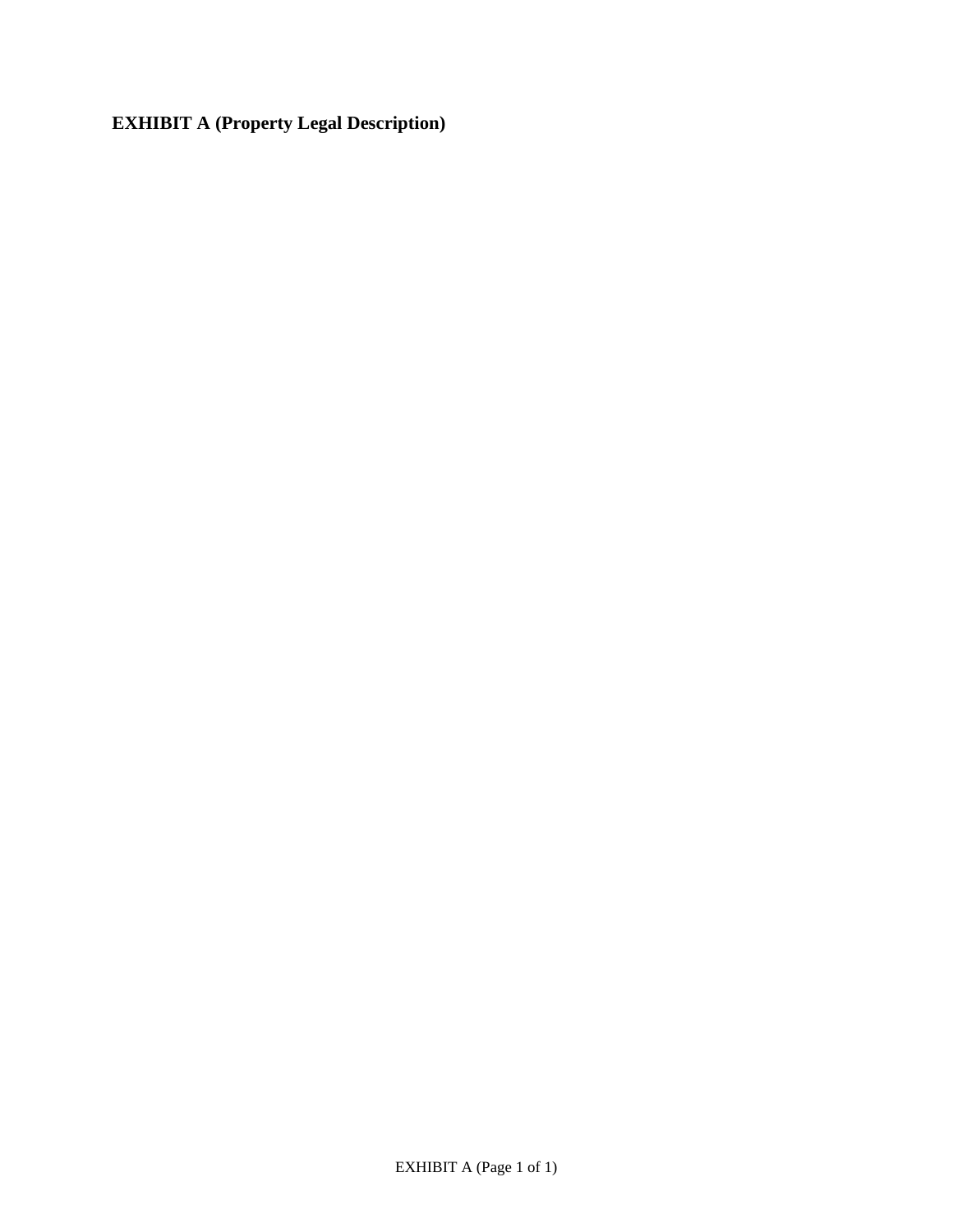<span id="page-19-0"></span>**EXHIBIT B (Property Map)**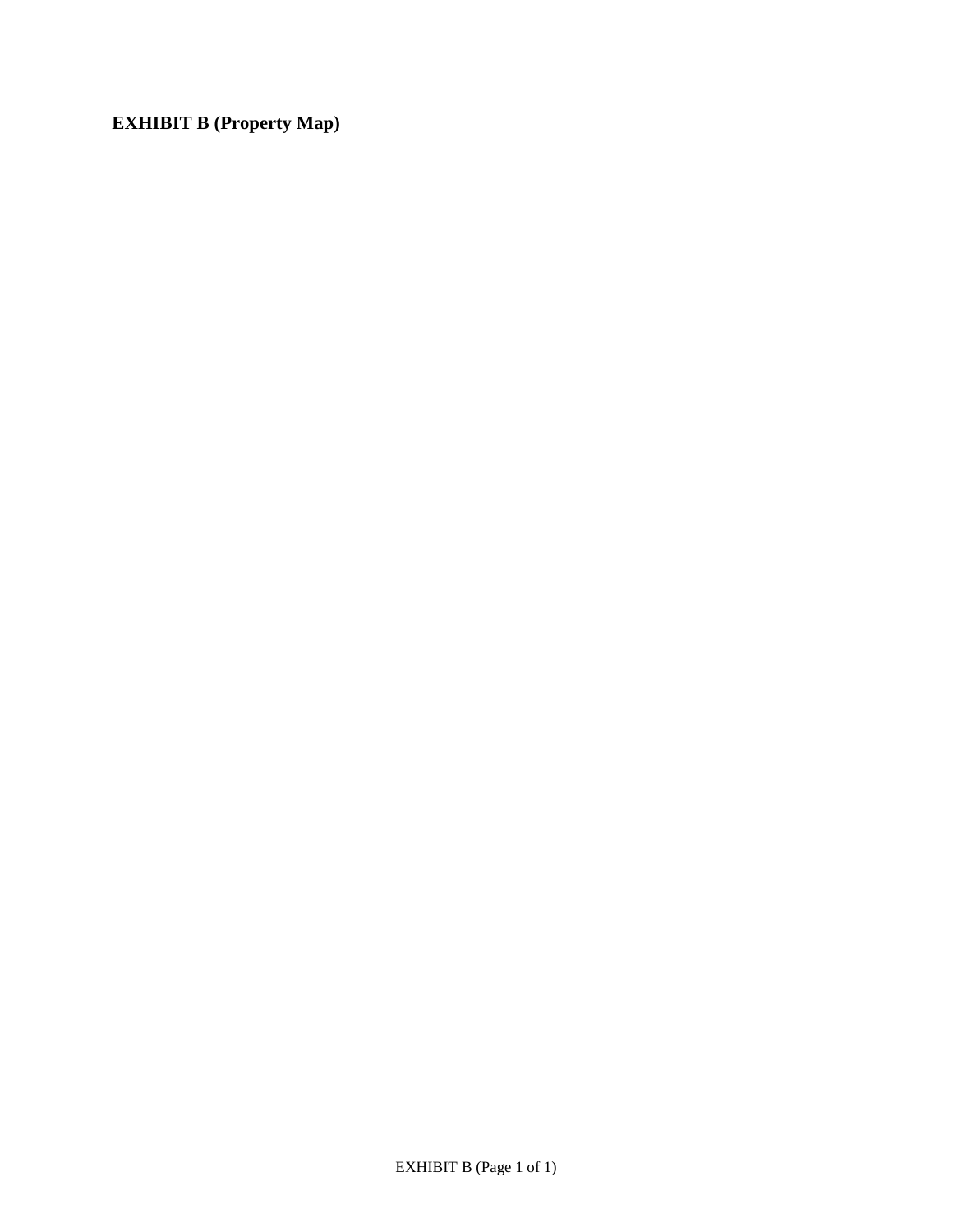<span id="page-20-0"></span>**EXHIBIT C (Title Exceptions)**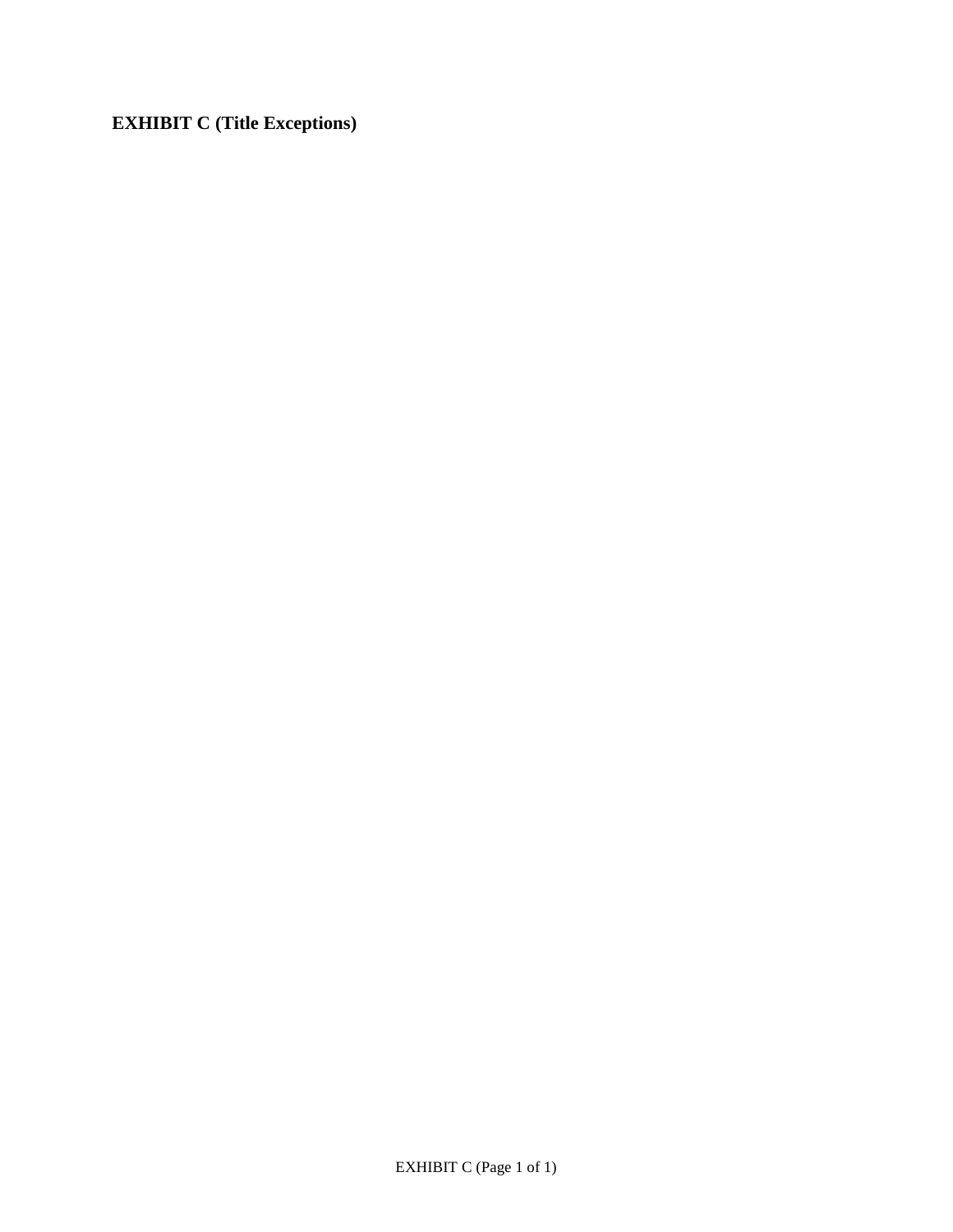<span id="page-21-0"></span>**EXHIBIT D (Water Rights)**